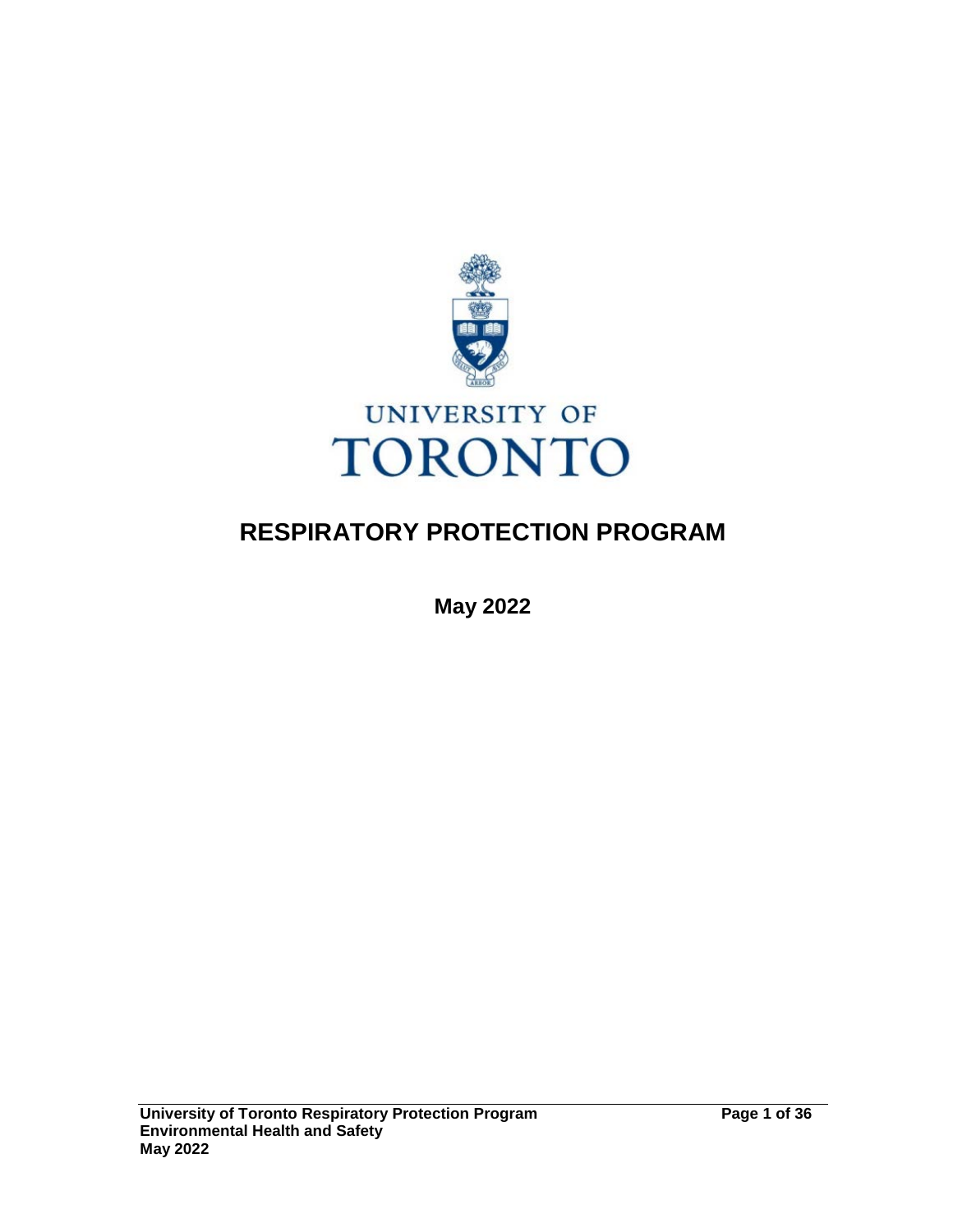# **Table of Contents**

| 1.0 |                                                                             |    |
|-----|-----------------------------------------------------------------------------|----|
| 2.0 |                                                                             |    |
| 3.0 |                                                                             |    |
| 4.0 |                                                                             |    |
| 5.0 |                                                                             |    |
|     | 5.1 SELECTION OF RESPIRATORS FOR PROTECTION AGAINST NON-BIOAEROSOL          |    |
|     |                                                                             |    |
|     | 5.2 SELECTION OF RESPIRATORS FOR PROTECTION AGAINST BIOAEROSOLS 10          |    |
| 6.0 |                                                                             |    |
| 7.0 |                                                                             |    |
| 8.0 |                                                                             |    |
| 9.0 |                                                                             |    |
|     | 10.0 CLEANING, INSPECTION, MAINTENANCE, AND STORAGE OF                      |    |
|     |                                                                             |    |
|     |                                                                             |    |
|     |                                                                             |    |
|     |                                                                             |    |
|     |                                                                             |    |
|     | <b>APPENDIX A: CLASSIFICATION AND DESCRIPTION OF RESPIRATORS BY MODE OF</b> |    |
|     |                                                                             | 26 |
|     | <b>APPENDIX B: SELECTION OF RESPIRATORS FOR PROTECTION AGAINST</b>          |    |
|     |                                                                             |    |
|     |                                                                             |    |
|     |                                                                             |    |
|     |                                                                             |    |
|     |                                                                             |    |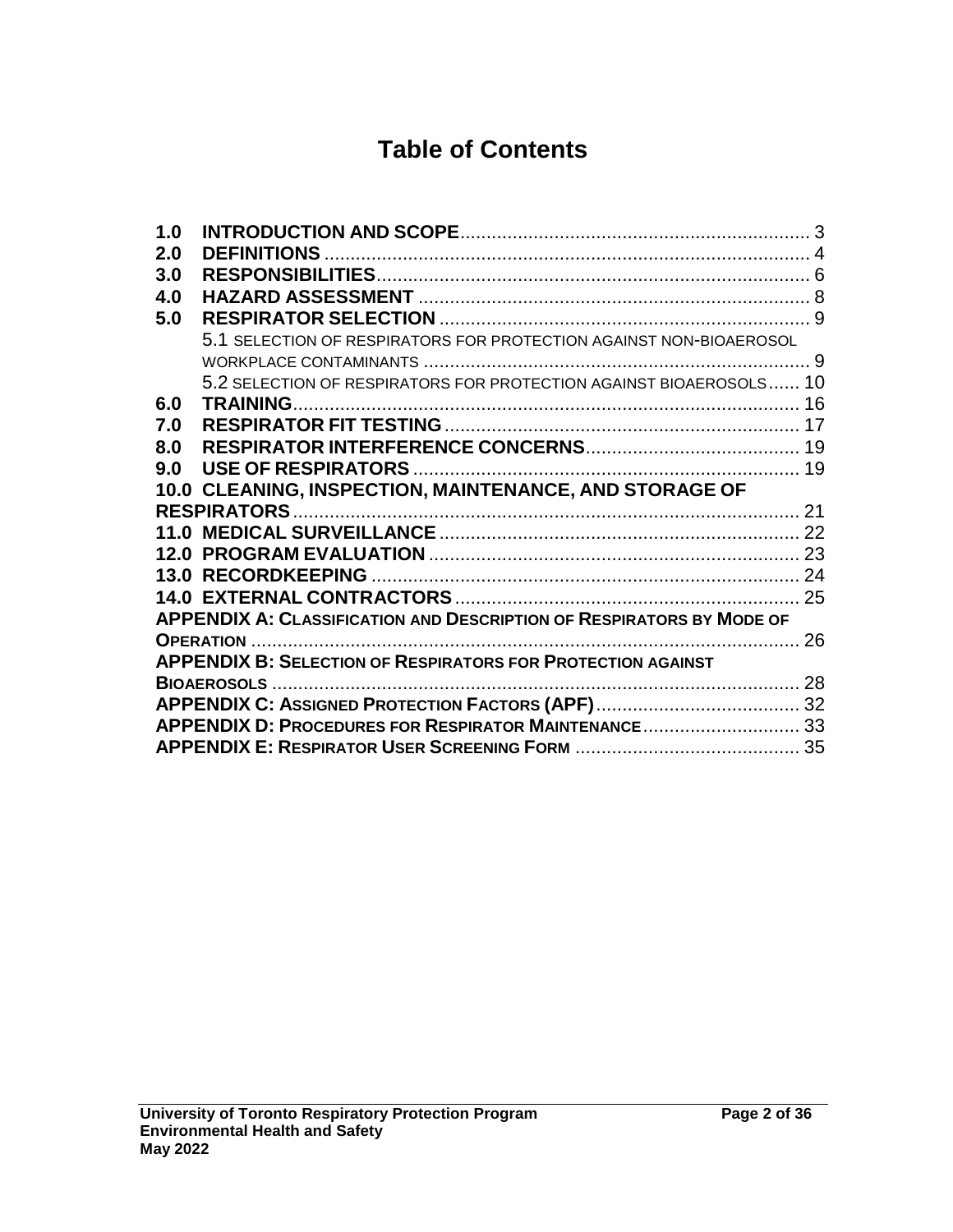## <span id="page-2-0"></span>**1.0 INTRODUCTION AND SCOPE**

Although elimination or reduction of respiratory hazards through substitution or engineering controls is preferred, there may be instances in which University workers require the use of appropriate respiratory protection for work, which involves exposure to potentially hazardous environments, such as airborne contaminants (dusts, fumes, mists, gases, vapours, aerosols, airborne pathogens) or oxygendeficiency. The Canadian Standards Association (CSA) Standard Z94.4-18 (*Selection, Use and Care of Respirators*) requires a written respiratory protection program to be in place where respiratory protection is used to protect workers from inhaling hazardous atmospheres.

The basic elements of the Respiratory Protection Program are:

- 1) Roles and responsibilities;
- 2) Hazard assessment;
- 3) Respirator selection;
- 4) Provision of respirator fit testing;
- 5) Provision of training in the proper use of respiratory protection;
- 6) Provision of appropriate procedures for cleaning, inspecting, maintaining and storing respirators;
- 7) Provision of medical surveillance for workers using respiratory protection;
- 8) Provision for evaluating the effectiveness of this program;
- 9) Maintenance of training, fit testing, and medical surveillance records;
- 10) Manage external contractors performing work in environments that require the use of respiratory protection.

#### **1.1 Program Objective**

The objective of this program is to protect the health of all workers coming into contact with hazardous atmospheres, where there is no possibility of implementing engineering or work practice/administrative controls. In addition, this program is meant to increase the awareness of respiratory hazards in the workplace and to inform employees of the means available to protect themselves and others from those hazards.

#### **1.2 Scope**

This program applies to any staff, faculty, student or visitor who may be exposed to respiratory hazards during the course of work at the University.

*Note: In this program, "worker" includes faculty, staff, students and visitors.*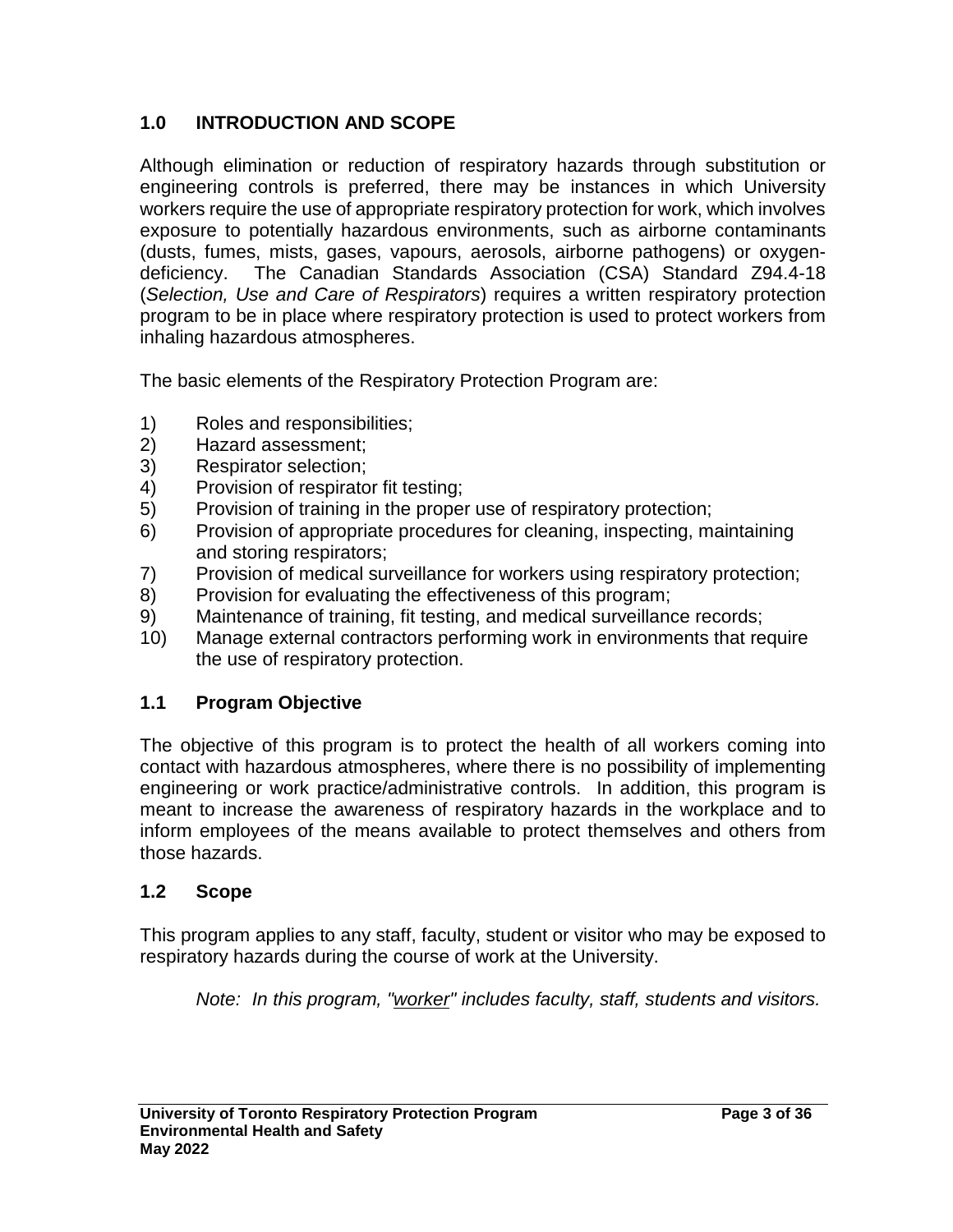#### <span id="page-3-0"></span>**2.0 DEFINITIONS**

**Accepted respirator** – a respirator tested and certified by procedures established by the National Institute for Occupational Safety and Health (NIOSH).

**Air-purifying respirator** – a respirator with an air-purifying filter, cartridge, or canister that removes specific contaminants by passing ambient air through the air-purifying element.

**Assigned protection factor (APF)** – the anticipated level of respiratory protection that would be provided by a properly functioning respirator or class of respirators to properly fitted and trained users.

**Atmosphere-supplying respirator** – a respirator that supplies the respirator user with breathing air/gas from a source independent of the ambient atmosphere.

**Bioaerosol** – a liquid droplet (generated, for example by coughing, sneezing or a medical procedure) or a solid particle (generated, for example, by sweeping or shovelling) suspended in air and that is living or originates from living organisms. Bioaerosols include living or dead micro-organisms, fragments, toxins, and particulate waste products from all varieties of living things. They are capable of causing infection, adverse or allergic responses.

**Fit test** – the use of a qualitative or quantitative method to evaluate the fit of a specific make, model, and size of a respirator on an individual.

**Hazardous atmosphere** – any atmosphere that is oxygen-deficient, exceeds occupational exposure limits, presents a fire/explosion hazard, and/or contains an airborne toxic or disease-producing contaminant in concentrations deemed to be hazardous.

**Health Care Professional** – an individual who is licensed by a provincial licensing authority or equivalent to practice medicine or nursing and who possesses relevant experience and knowledge in the field of occupational health and safety.

**Immediately dangerous to life or health (IDLH) atmosphere** – an atmosphere that poses an immediate threat to life, would cause adverse health effects, or would impair an individual's ability to escape.

**Qualified Person** – an individual who possesses the knowledge, experience, and training to fulfil the competencies of the roles defined in this Program.

**Qualitative fit test** – a pass/fail test method that relies on the subject's sensory response to detect a challenge agent in order to assess the adequacy of respirator fit.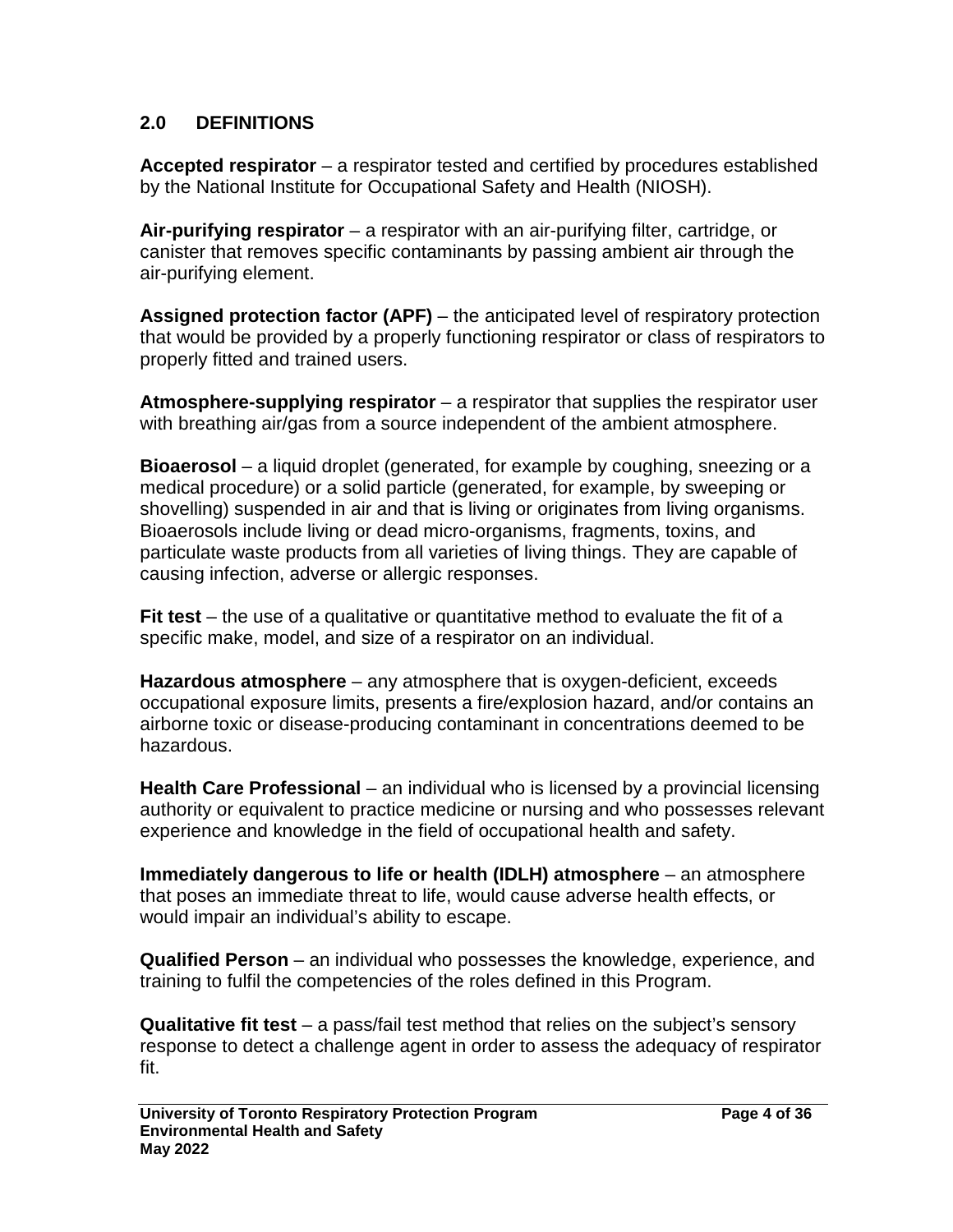**Quantitative fit test** – a test method that uses an instrument to assess the amount of leakage into the respirator in order to assess the adequacy of respirator fit.

**Respirator** – a device that is tested and certified by procedures established by testing and certification agencies (i.e. NIOSH) and is used to protect the user from inhaling a hazardous atmosphere.

**Service Life** – the period of time during which a respirator provides adequate protection to the user.

**Tight-fitting facepiece** – a respirator inlet covering that forms a complete seal with the face. This includes a half-facepiece that covers the user's nose and mouth under the chin and a full-facepiece that covers the user's nose, eyes, and mouth under the chin.

**User seal check** – an action conducted by the respirator user to determine if the respirator is properly sealed to the face.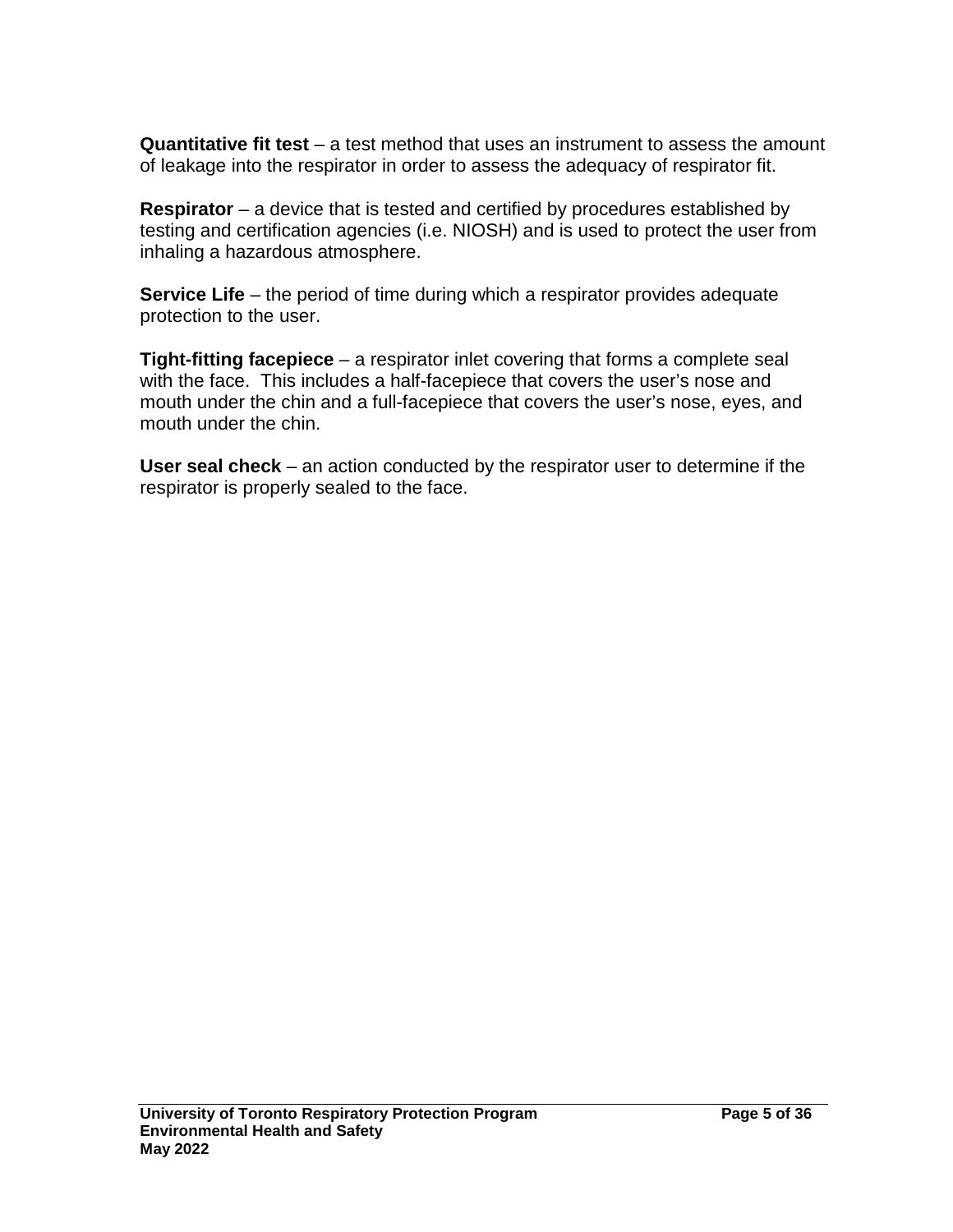#### <span id="page-5-0"></span>**3.0 RESPONSIBILITIES**

#### **3.1 Supervisors/Principal Investigator and All Others in Authority**

Supervisors/Principal Investigator and all others in authority shall:

- Identify situations where respirators are required;
- Conduct, in consultation with Environmental Health and Safety (EHS) when necessary, assessments for respiratory hazards;
- Determine the type of respiratory protection required for the specific respiratory hazard. Consult EHS when necessary;
- Ensure that user screening, training and fit testing, and, where required, medical assessments are completed prior to assigning a worker any task that requires the use of a respirator;
- **Provide workers with appropriate respiratory protection;**
- Ensure workers use the respirators in accordance with the instructions, the training received, and the safe operating procedures established for the workplace;
- Ensure workers wear appropriate respiratory protection at all times in respiratory hazard areas;
- Ensure that workers use only those respirators for which they have been trained and fit-tested for;
- Ensure respirators are cleaned, sanitized and decontaminated when required, inspected, maintained, repaired, and stored in accordance with training and manufacturer's recommendations;
- In case of a tight-fitting facepiece, ensure respirator users are clean-shaven and do not have any object or material that would interfere with the seal or operation of the respirator;
- Notify EHS of respirator users' concerns, changes in processes, equipment, or operating procedures that have an impact on environmental conditions, and respiratory protection requirements;
- Notify EHS of incidents where the use of a respirator may have prevented or contributed to an accident or injury; and
- Provide details of the type of respirator selected and the anticipated working conditions to the health care professional conducting the medical assessment of a respirator user.

## **3.2 Respirator Users**

Respirator Users shall:

- Wear appropriate respiratory protection at all times when performing tasks or working in an area where respiratory hazards exist;
- Inspect the respirator to ensure it is clean and in good operating condition prior to each use and at intervals that will ensure that it continues to operate effectively;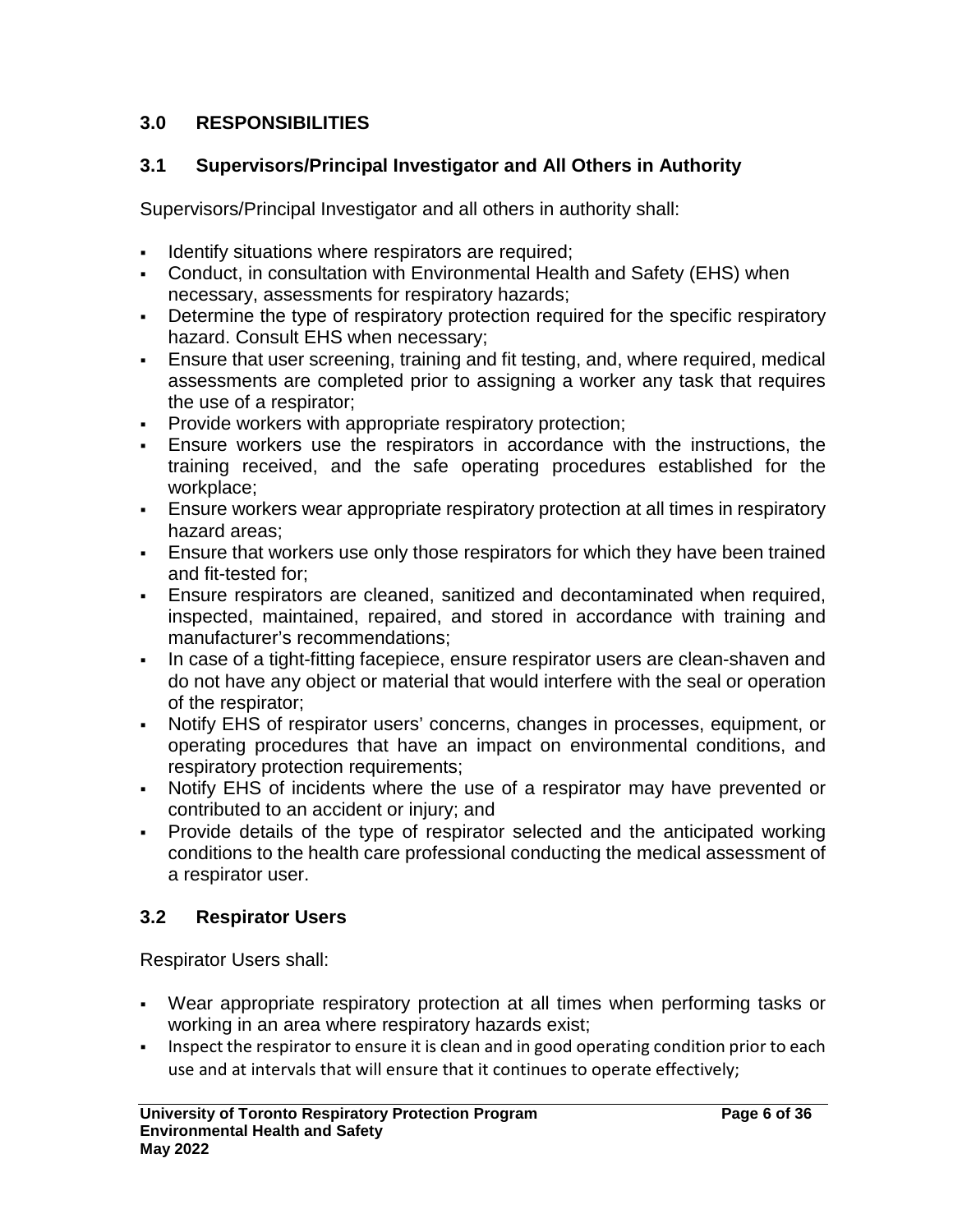- Clean, maintain and store the respirators in accordance with the training received and the manufacturer's instructions;
- Perform negative and positive pressure/seal checks after each donning of a tightfitting respirator;
- Remove from service any respirator that they determine to be defective and report it to their supervisor;
- Report to their supervisor or other person in authority any condition or change that may impact their ability to use a respirator safely;
- When using a tight-fitting facepiece respirator, be clean shaven and ensure that no object or material interferes with the seal or operation of the respirator; and
- Use the respirator in accordance with the manufacturer's instructions, written instructions and training received.

## **3.3 Environmental Health and Safety (EHS)**

The Occupational Health and Safety section of EHS is responsible for all aspects of the Respiratory Protection Program. This includes:

- Developing and administering the program;
- Providing technical advice and recommendations regarding assessments for respiratory hazards;
- Assisting supervisors in determining the type of respiratory protection required for the specific respiratory hazard(s);
- **Providing training and education;**
- **Providing respirator fit testing;**
- Evaluating effectiveness of the Respiratory Protection Program;
- **Ensuring that procedures for health surveillance are established;**
- Updating the program to maintain consistency with regulatory criteria and consensus standards; and
- Creating and maintaining training and fit testing records;

#### **3.4 Occupational Health**

Occupational Health shall:

- Have knowledge of the health effects associated with the respiratory hazards to which the user might potentially be exposed;
- Have knowledge of the physiological burden and psychological stresses associated with the use of the selected respirator under the anticipated working conditions;
- Assess the suitability of the user to safely use the selected respirator;
- Determine what tests, evaluations, etc., are necessary to make the determination whether an employee is medically fit to wear respiratory protection equipment;
- Report to the program administrator whether the user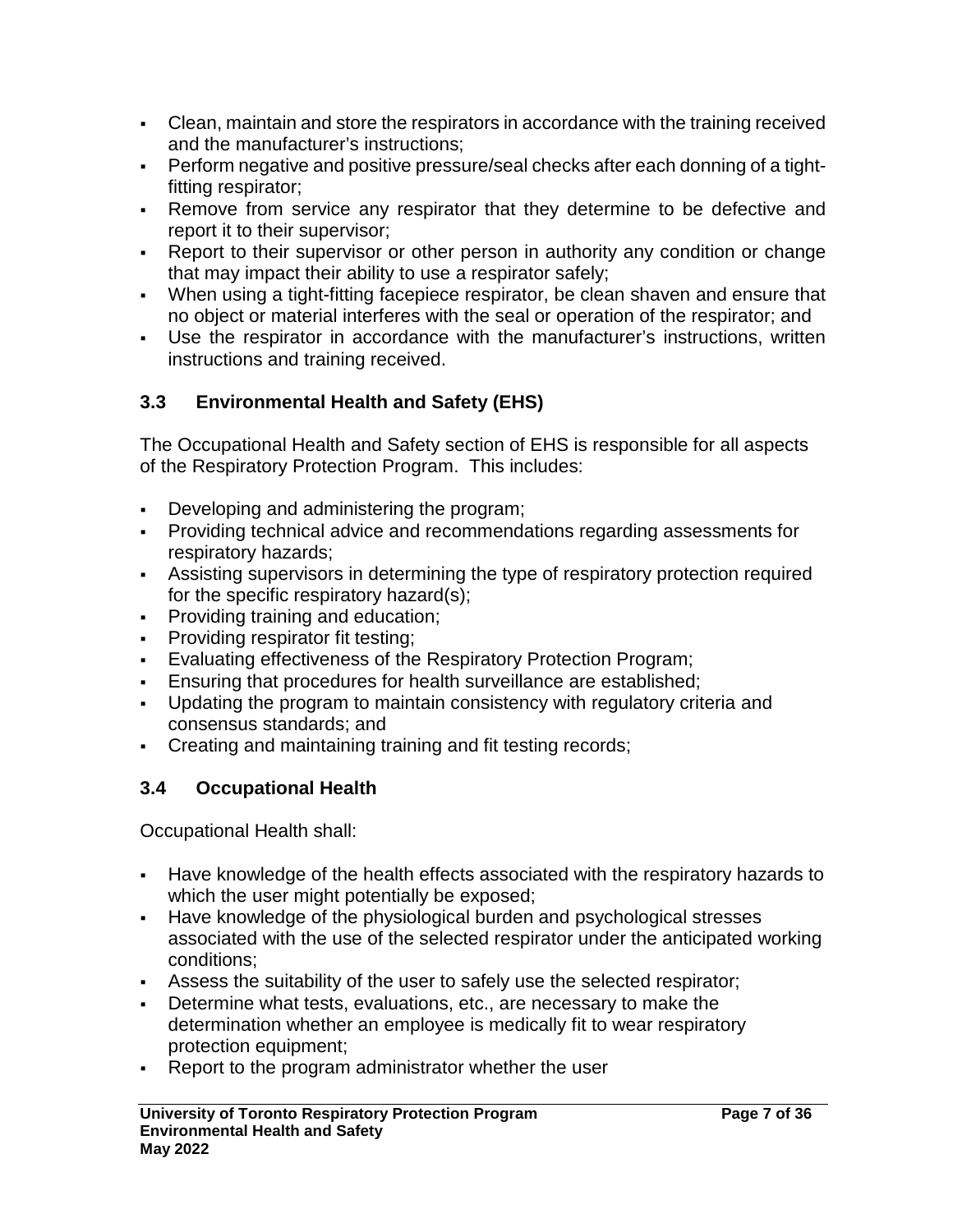- meets medical requirements;
- meets medical requirements with limitations, or
- does not meet medical requirements to use the selected respirator;
- Perform medical surveillance, as appropriate, for specific hazardous respiratory toxins, allergens, or pathogens; and
- Maintain medical records.

#### <span id="page-7-0"></span>**4.0 HAZARD ASSESSMENT**

A hazard assessment shall be performed by the supervisor to determine the respiratory hazards present and to assist in the selection of an appropriate respirator where required. EHS can be consulted if necessary to provide assistance with the hazard assessment. The assessment of a respiratory hazard includes the following:

- Identify what contaminants (chemical, biological) are present in the workplace;
- Identify the physical states of all airborne contaminants;
- Determine the likelihood of inhalation of the contaminants;
- Measure or estimate the concentration of the contaminants;
- Determine if the atmosphere is potentially oxygen deficient;
- I dentify an appropriate occupational exposure limit for each airborne contaminant;
- Determine if the atmosphere is immediately dangerous to life or health (IDLH);
- Determine if there is an applicable regulation or a substance-specific standard for each contaminant and whether it prescribes a specific respirator;
- Determine for particulate hazards if there is oil present; and
- Determine if the contaminant can be absorbed through, or is irritating to, the skin or eyes.

To continuously confirm that the proper type of respirator is being used, the risk assessment shall be repeated:

- a) on a regular basis;
- b) when materials, control measures, processes, or tasks are modified; or
- c) when new information becomes available.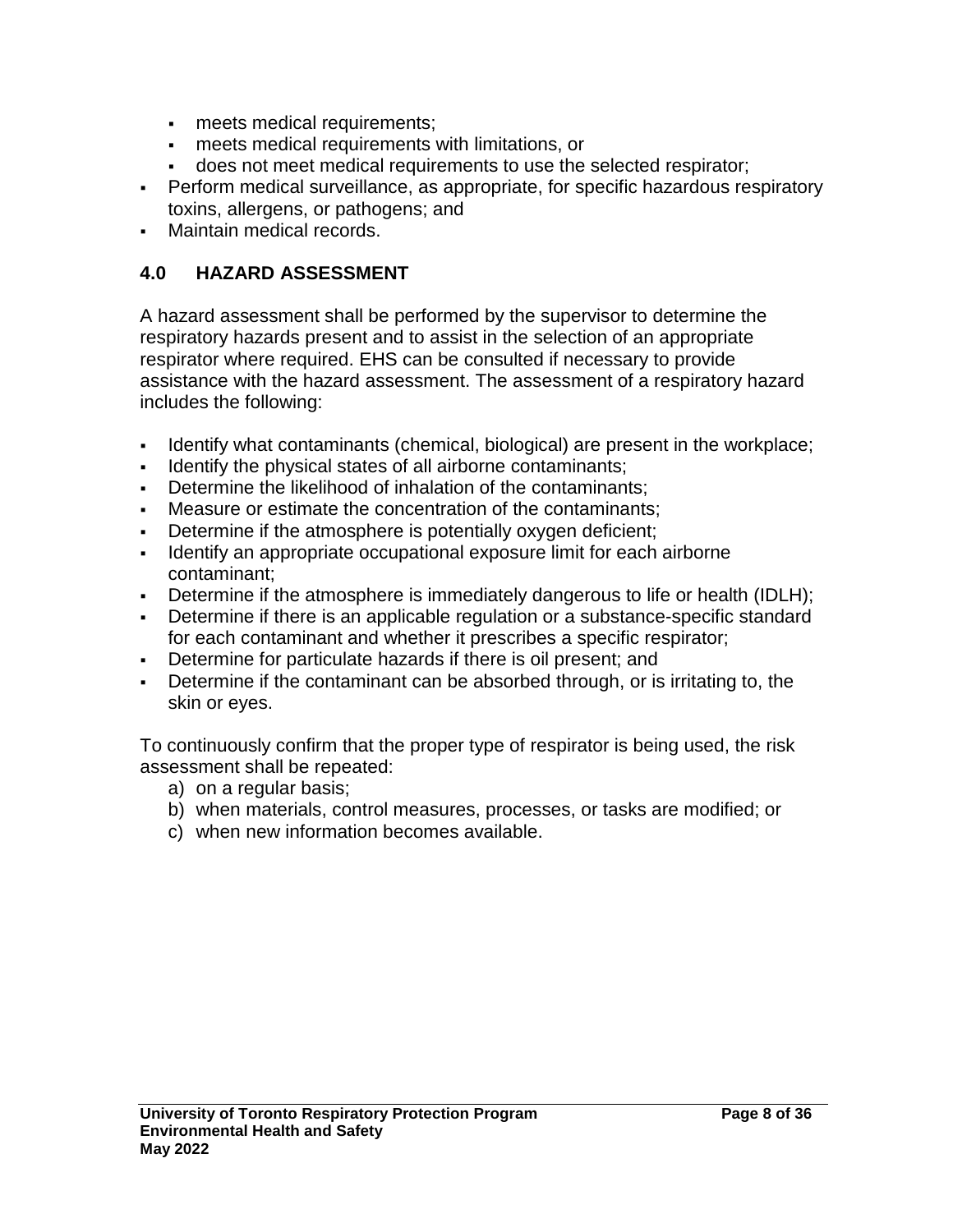## <span id="page-8-0"></span>**5.0 RESPIRATOR SELECTION**

Respirator selection shall be based on a systematic review of the hazards and knowledge of standards, regulatory criteria, and manufacturer information on the types of respirators and their limitations to ensure that appropriate respirators are selected for the intended conditions of use.

For the purpose of selection, respirators shall be grouped as follows:

- a) atmosphere-supplying respirators:
	- i. Self-contained breathing apparatus (SCBA) (pressure-demand, open or closed-circuit);
	- ii. airline or supplied air breathing apparatus (SABA) (pressure-demand or continuous-flow); and
	- iii. multi-functional (a configuration incorporating both SCBA and airline);
- b) air-purifying respirators (APR), non-powered and powered (PAPR):
	- i. gas- and vapour-removing;
	- ii. particulate removing;
	- iii. gas-, vapour-, and particulate-removing; and
	- iv. multi-functional (a configuration incorporating both APR and PAPR);
- c) combined respirator (a configuration incorporating both atmospheresupplying and air-purifying); and
- d) escape-only respirators (atmosphere-supplying or air-purifying).

#### <span id="page-8-1"></span>**5.1 SELECTION OF RESPIRATORS FOR PROTECTION AGAINST NON-BIOAEROSOL WORKPLACE CONTAMINANTS**

- 1. Respirators shall be selected based on the following criteria:
	- **Health of the worker and ability to wear a respirator;**
	- Review of the hazard assessment:
	- **Existing legislation and standards;**
	- **Work requirements and conditions;**
	- Duration of exposure;
	- **EXP** Characteristics and limitations of respirators; and
	- Respirator assigned protection factors (Appendix C).
- 2. Only accepted (NIOSH-approved) respirators shall be selected and used.
- 3. Respirators shall be selected by supervisors in consultation with EHS (when necessary).
- 4. Guide to Respirator Selection flowchart (Figure 1) can be used to assist in the selection of an appropriate respirator.
- 5. Workers shall be issued and use only those respirators for which they have been fit-tested and medically approved.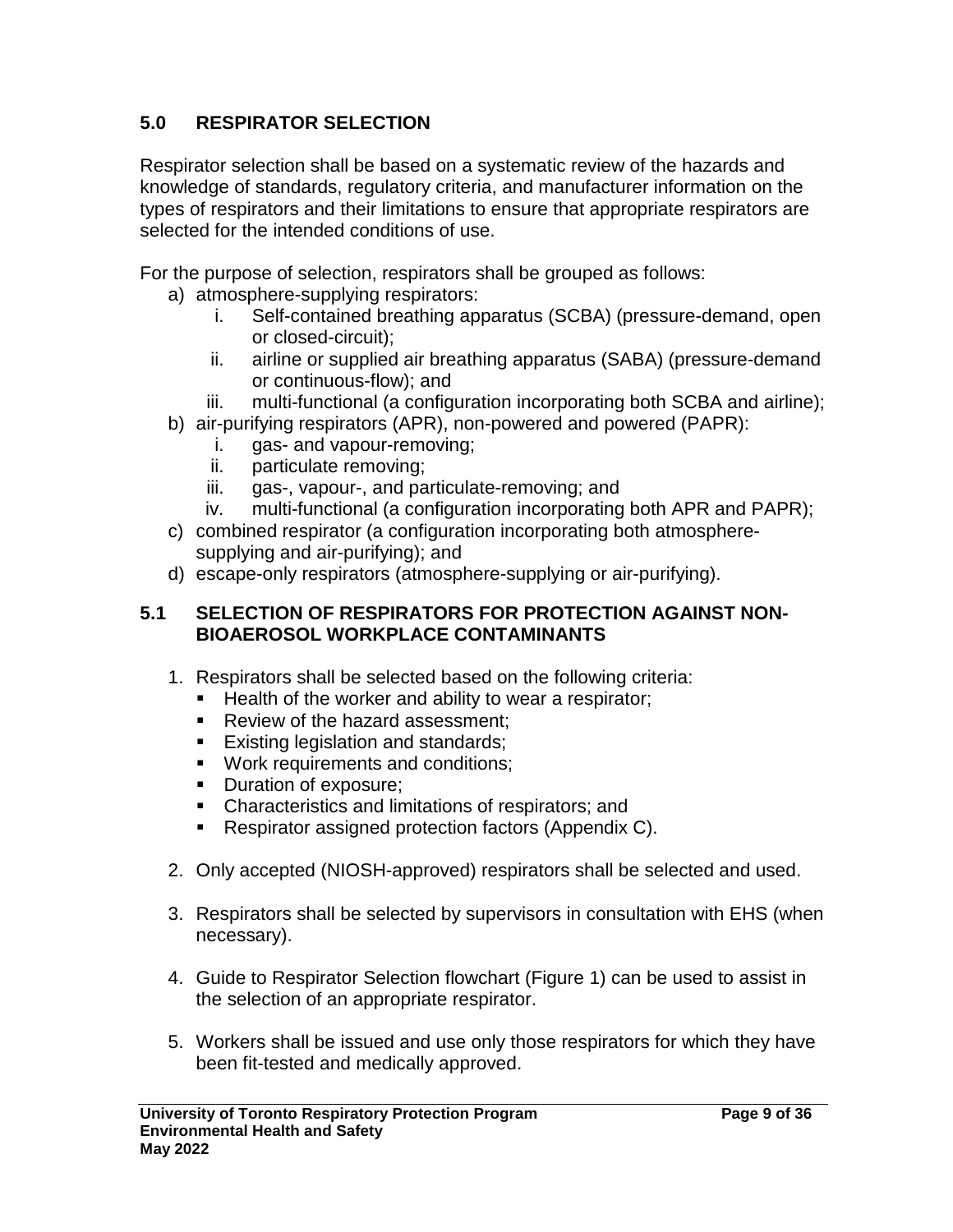- 6. For air-purifying respirators for gases and vapours with no end-of-servicelife indicator, the supervisor shall establish a change-out schedule for the replacement of the cartridges (based on manufacturer information). Should the need arise, EHS can assist the supervisor with setting up the changeout schedule.
- 7. Where an IDLH atmosphere is identified, only pressure-demand selfcontained breathing apparatus (SCBA) or a combination pressure-demand supplied air respirator with auxiliary self-contained air supply, with a minimum rated service time of 15 minutes shall be used.
- 8. Respirators approved for escape only shall not be used for non-emergency applications.
- 9. Atmosphere-supplying respirators that make use of compressed air for breathing shall meet CSA Standard Z180.1-19 Compressed Breathing Air and Systems.
- 10.Atmosphere-supplying respirators that make use of ambient breathing air system shall meet CSA Standard Z180.1-19 Compressed Breathing Air and Systems.
- 11.Workers that require an atmosphere-supplying respirator must notify EHS and receive additional training.

#### <span id="page-9-0"></span>**5.2 SELECTION OF RESPIRATORS FOR PROTECTION AGAINST BIOAEROSOLS**

- 1. Where regulations exist, including occupational exposure limits, they take precedence in selecting respiratory protection. In addition to regulatory requirements, evidence-based contaminant-specific best practices, or infection prevention and control guidance shall be considered during the respirator selection process.
- 2. When respirators to protect against bioaerosols are being selected, airborne transmissibility by potential emission sources and the infectivity of the bioaerosol shall be taken into consideration.
- 3. A control banding approach shall be used for selection of respiratory protection against bioaerosols that are capable of causing infection, adverse or allergic responses and have no established occupational exposure limits (OELs) or in the absence of regulations or other guidance. Control banding shall be used in conjunction with health and safety practices.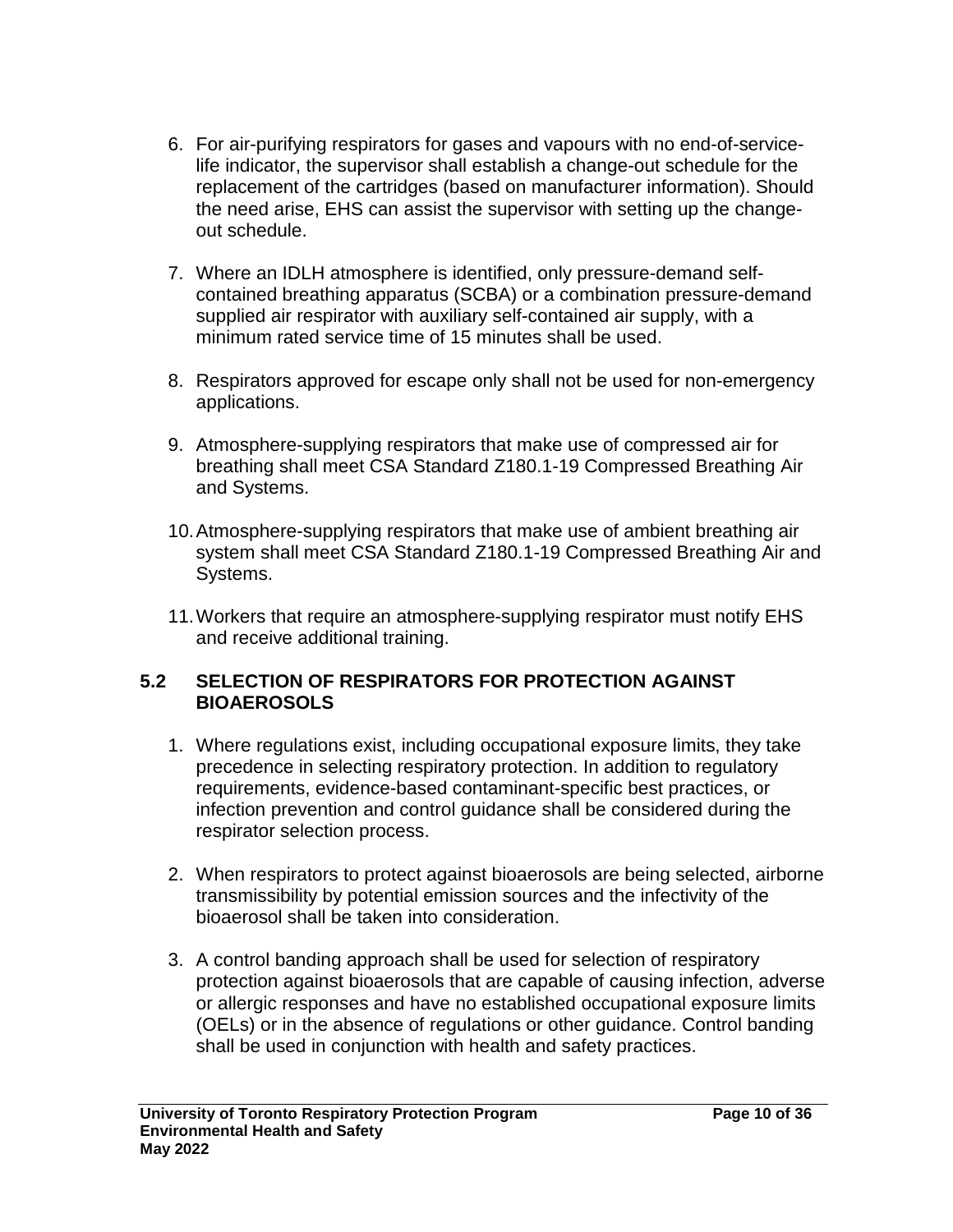- 4. Control banding is a process in which risk factors are assessed using variables that are organized into ranges or bands; each variable is divided into four bands. The following three variables will be used to determine the appropriate level of respiratory protection:
	- (a) The risk group [nature of the hazard (bioaerosol type) and availability of treatment];
	- (b) The generation rate (from human release, activities or equipment); and
	- (c) The control level (e.g. ventilation).

The level of respiratory protection shall be determined as follows:

- Step 1: Identify the bioaerosol (known or suspected agent(s))
- Step 2: Confirm that a risk of transmission of disease, infection, or adverse health effects from inhalation of the bioaerosol containing the hazardous agent, under the specified conditions of the work activity/situation, requires a respirator.
- Step 3: Select applicable control banding wheel: General Workplace Environments or Health Care Facilities (see Figure 2 or 3)
- Step 4: Determine the bioaerosol risk group (R1, R2, R3, or R4)
- Step 5: Determine the generation rate (G1, G2, G3, or G4)
- Step 6: Determine the control level (C1, C2, C3 or C4)
- Step 7: Identify the number and colour of the segment selected at the intersection of the items identified in Steps 4 to 6. This corresponds to the range of options in the hierarchy of respiratory protection shown in Figure 4. The respirator shall be selected based on the level of protection identified in Figure 4.

Refer to Appendix B for case scenarios using selection wheels in Figure 2 and Figure 3.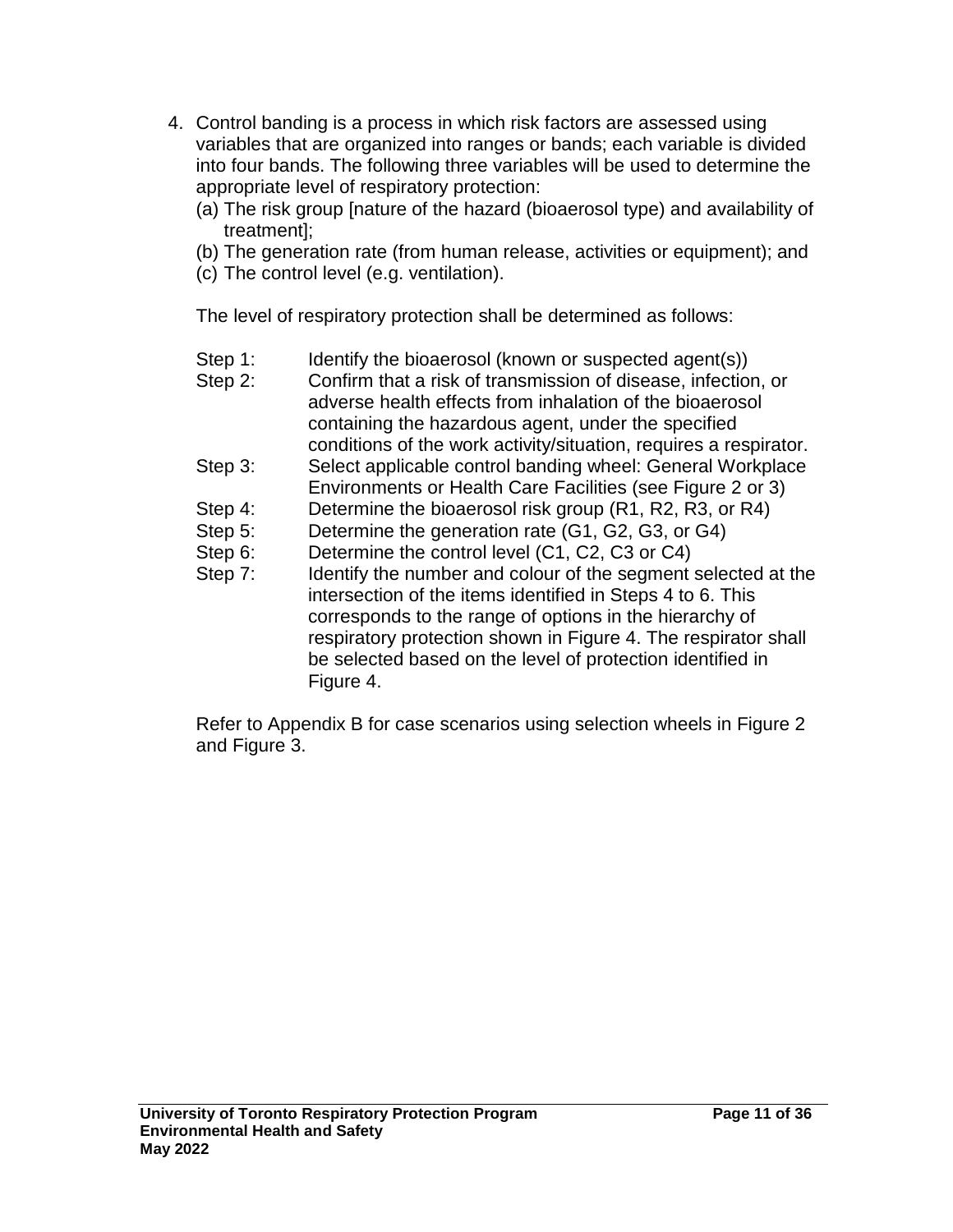

**University of Toronto Respiratory Protection Program Page 12 of 36 Environmental Health and Safety May 2022**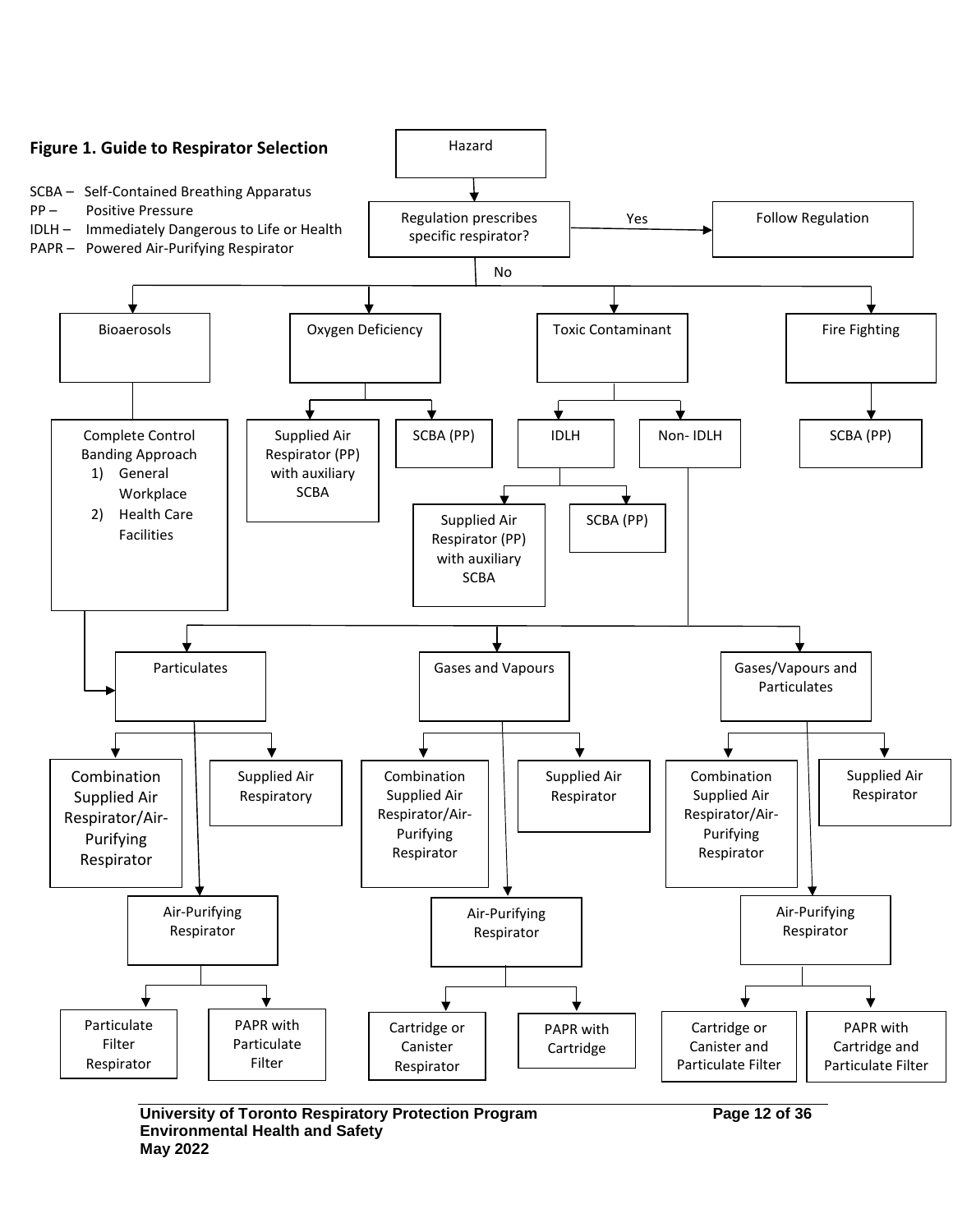**Figure 2: Control Banding Approach for Bioaerosols in General Workplace Environments**

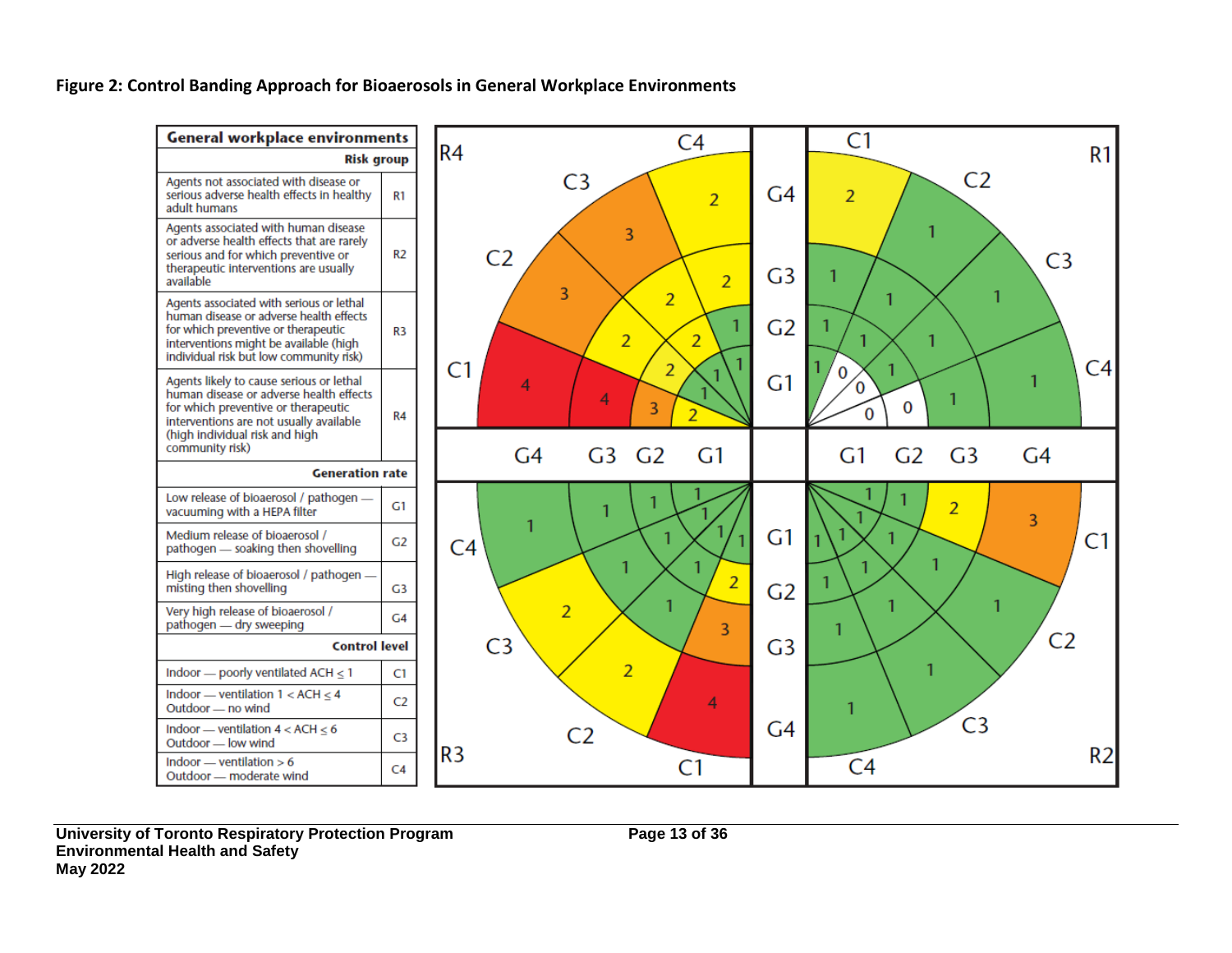**Figure 3: Control Banding Approach for Bioaerosols in Health Care Facilities** 



**University of Toronto Respiratory Protection Program Page 14 of 36 Environmental Health and Safety May 2022**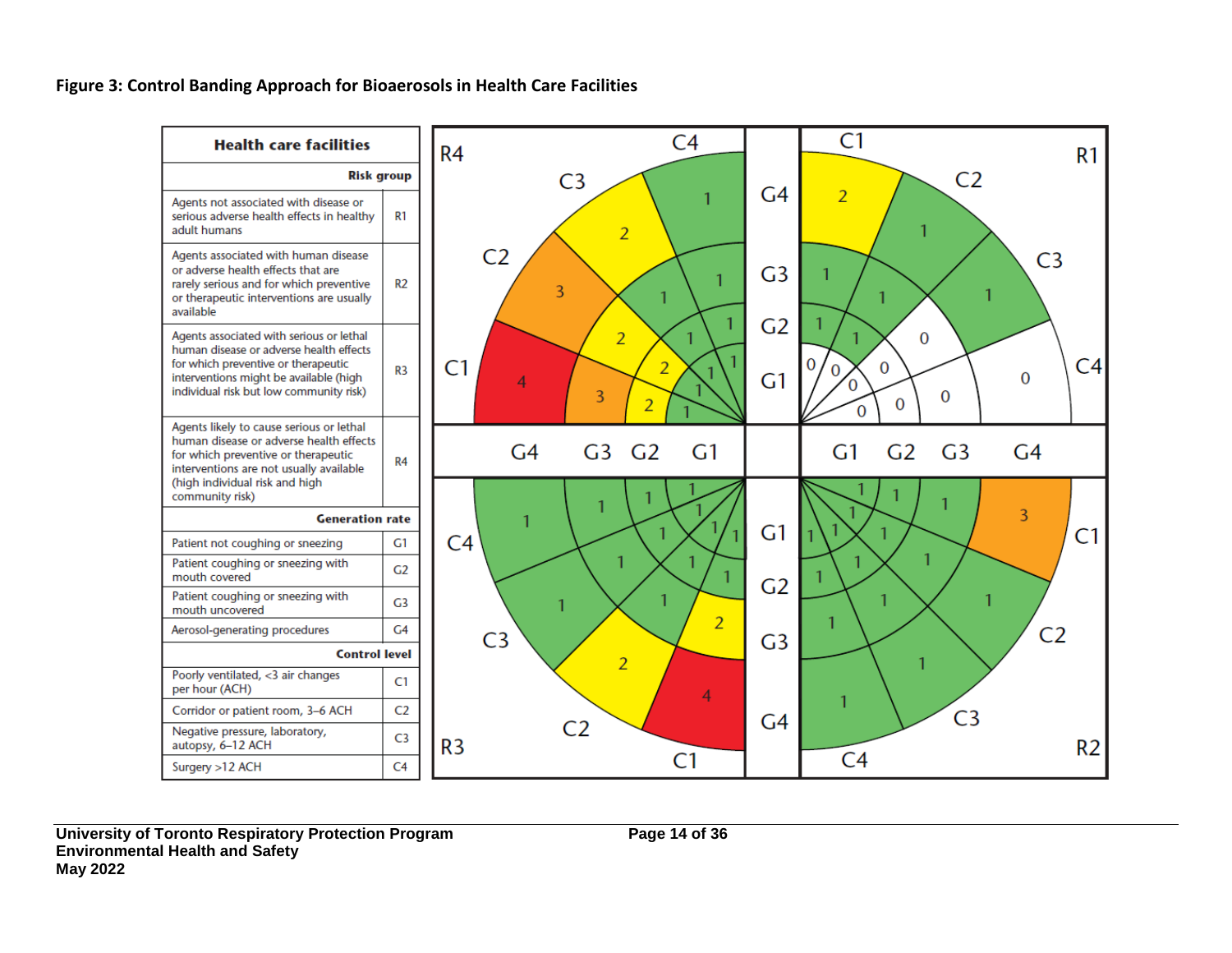|               | <b>Acceptable level</b> |                             |   |                                                                                      |                                                                                                                          |                                                                                              |                                                                                                                                  |                                                                                                                                                         |       |                                                                                                                     |
|---------------|-------------------------|-----------------------------|---|--------------------------------------------------------------------------------------|--------------------------------------------------------------------------------------------------------------------------|----------------------------------------------------------------------------------------------|----------------------------------------------------------------------------------------------------------------------------------|---------------------------------------------------------------------------------------------------------------------------------------------------------|-------|---------------------------------------------------------------------------------------------------------------------|
| $\bf{0}$      |                         | $\overline{2}$              | 3 | 4                                                                                    | 5                                                                                                                        | <b>Air-purifying options</b>                                                                 |                                                                                                                                  | <b>Atmosphere-supplying options</b>                                                                                                                     |       |                                                                                                                     |
|               |                         | 5<br>$4$ to 5<br>$3$ to $5$ |   |                                                                                      |                                                                                                                          |                                                                                              |                                                                                                                                  | No air-purifying option available                                                                                                                       | 10000 | SCBA (pressure-demand) full-facepiece<br>SCBA (pressure-demand) tight-fitting hood<br>Multi-functional SCBA/airline |
|               |                         |                             |   |                                                                                      |                                                                                                                          | Powered air-purifying full-facepiece<br>Powered air-purifying helmet/hood<br>with SWPF study | 1000                                                                                                                             | Airline (continuous-flow) full-facepiece<br>Airline (pressure-demand) full-facepiece<br>Airline (continuous-flow) helmet/hood with<br><b>SWPF study</b> |       |                                                                                                                     |
|               |                         |                             |   |                                                                                      | Powered air-purifying half-facepiece<br>Air-purifying (negative-pressure) full-facepiece                                 | 50                                                                                           | Airline (pressure-demand) half-facepiece<br>Airline (continuous-flow) half-facepiece                                             |                                                                                                                                                         |       |                                                                                                                     |
|               | $2$ to 5                |                             |   |                                                                                      | Powered air-purifying loose-fitting<br>facepiece/visor<br>Powered air-purifying helmet/hood without<br><b>SWPF study</b> | 25                                                                                           | Airline (continuous-flow) loose-fitting<br>facepiece/visor<br>Airline (continuous-flow) helmet/hood without<br><b>SWPF study</b> |                                                                                                                                                         |       |                                                                                                                     |
|               | $1$ to $5$              |                             |   | Air-purifying (negative-pressure) half-facepiece<br>(including filtering facepieces) | 10                                                                                                                       | No atmosphere-supplying option available                                                     |                                                                                                                                  |                                                                                                                                                         |       |                                                                                                                     |
|               |                         |                             |   |                                                                                      |                                                                                                                          | No respiratory protection required                                                           | $<$ 1                                                                                                                            | No respiratory protection required                                                                                                                      |       |                                                                                                                     |
| <b>Notes:</b> |                         |                             |   |                                                                                      |                                                                                                                          | (1) See Tables 1 and 2 for fit test pass/fail criteria for tight-fitt ng respirators.        |                                                                                                                                  |                                                                                                                                                         |       |                                                                                                                     |

(2) Fit testing is not required for loose-fitt ng respirators.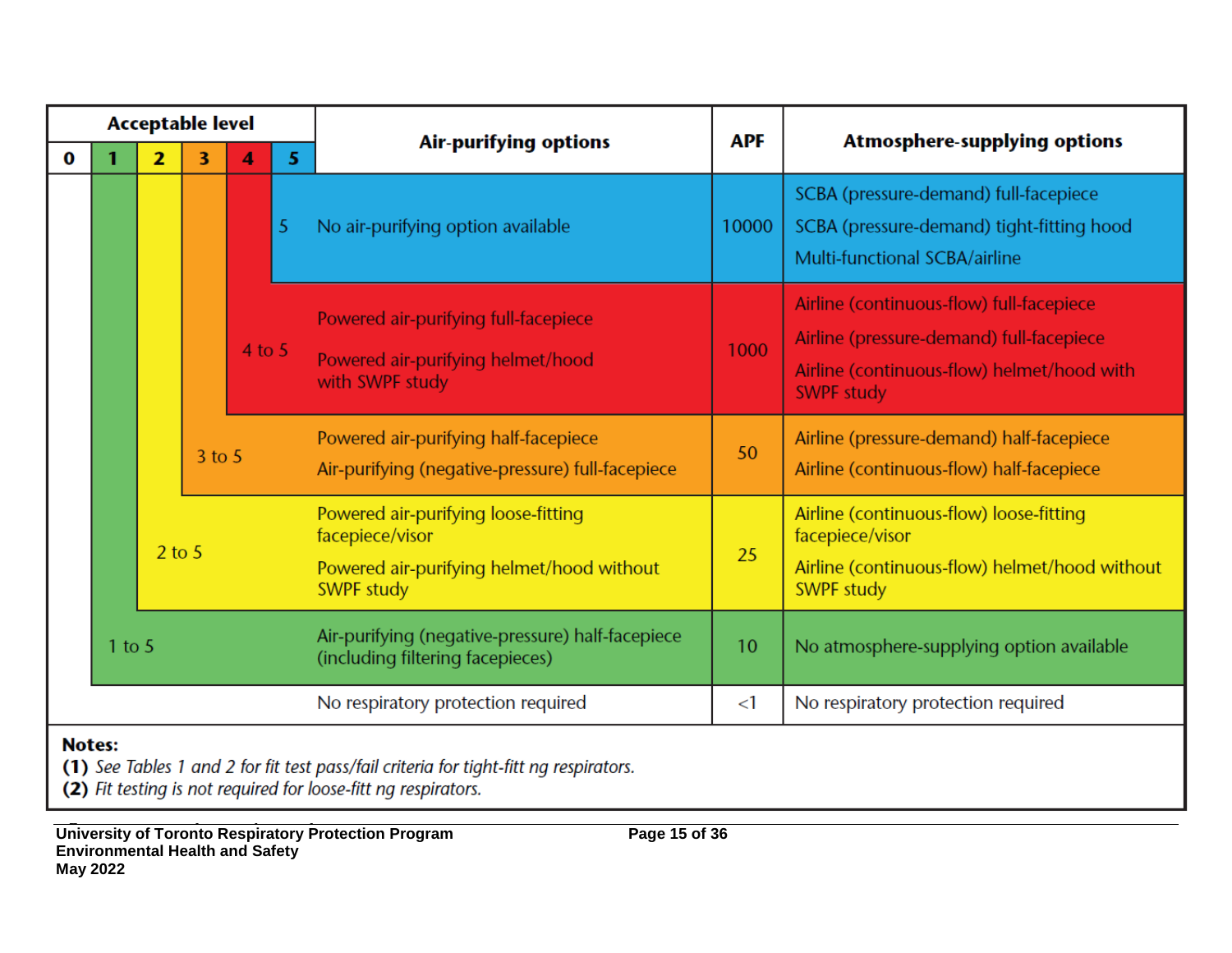#### <span id="page-15-0"></span>**6.0 TRAINING**

- 1. All workers whose work requires the use of a respirator shall receive appropriate training and education.
- 2. The workers shall receive training prior to the initial use of the respirator.
- 3. Training shall be provided by EHS for all U of T faculty, staff, students and visitors. For external contractors, see section 14.
- 4. The training shall include the following:
	- Why respiratory protection is necessary;
	- The limitations and capabilities of respiratory protection devices;
	- **Respiratory hazard assessment;**
	- **Respirator selection process;**
	- Respirator care and practical use (e.g. inspect, put on and remove a respirator, and how to perform user seals checks, etc.);
	- Procedures for repair, maintenance and storage of respiratory equipment;
	- How to recognize medical signs and symptoms that may limit or prevent the effective use of the respirator; and
	- General requirements of the Respiratory Protection Program including policies, procedures, roles, and responsibilities.
- 5. Refresher training must be completed every two years for all respirator users.
- 6. Records of the training shall be updated and maintained by the Supervisor/PI and EHS.
- 7. Training in the use of self-contained breathing apparatus (SCBA), if required, shall be provided by a qualified external trainer.
- 8. Additional training for the respirator user will be provided where:
	- i. A review cannot confirm that the individual remains qualified;
	- ii. EHS indicates that additional training is required; or
	- iii. A review indicates that additional training is needed to meet the required level of competency.

If additional training is required, EHS shall determine the training requirements and frequency.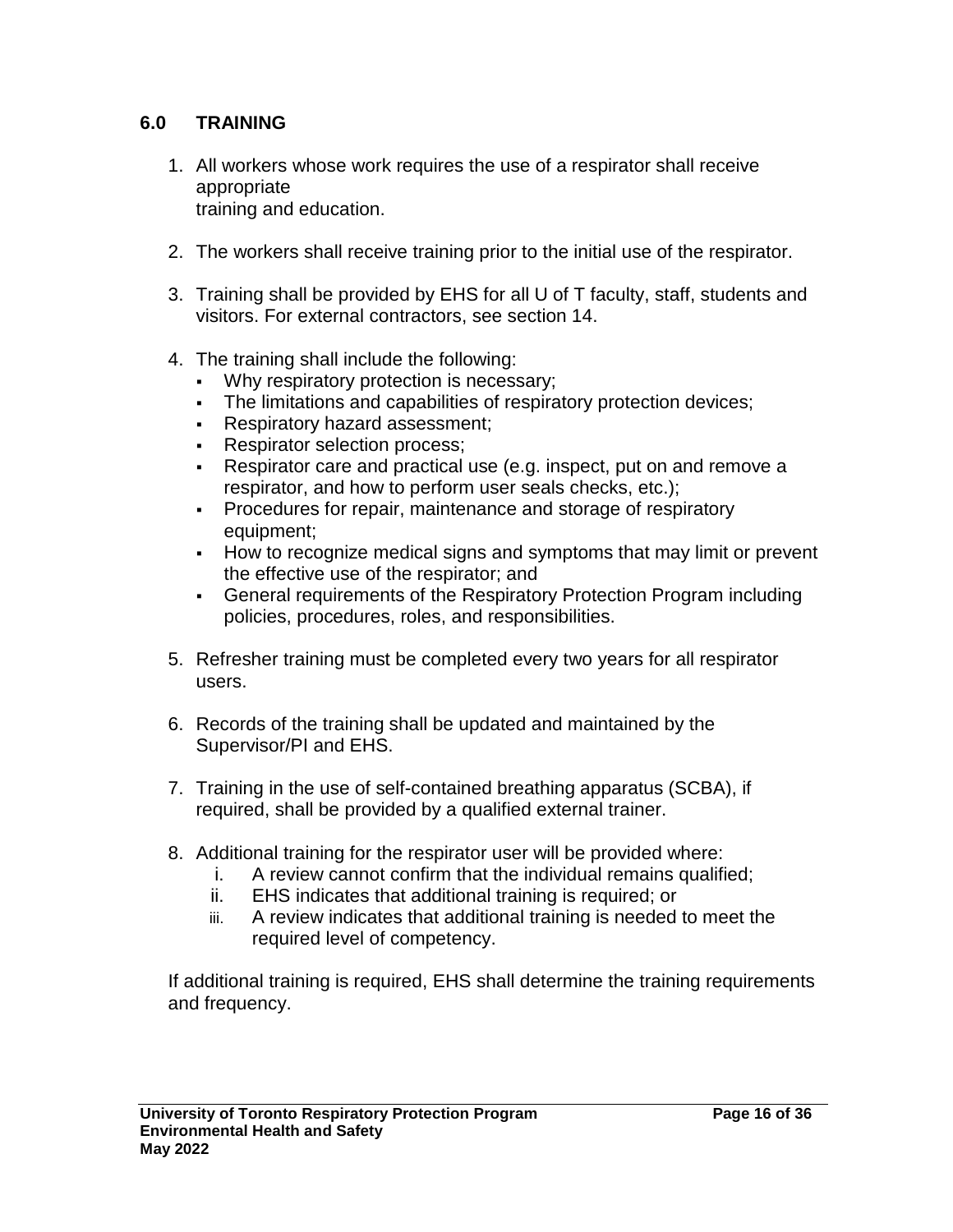#### <span id="page-16-0"></span>**7.0 RESPIRATOR FIT TESTING**

The purpose of a qualitative or quantitative fit test is to verify a user's ability to obtain an effective seal and an acceptably comfortable fit for a selected tight-fitting respirator. The fit test process also verifies that a user is able to demonstrate the required level of competency in donning and doffing the respirator, as well as inspecting it and performing a user seal check.

- 1. Respirator users must pass an appropriate quantitative or qualitative fit test when using a respirator with a tight-fitting face piece.
- 2. Fit testing shall be conducted by EHS or a qualified provider which follows CSA Z94.4-18 (please consult with EHS beforehand).
- 3. The fit tester shall be competent in the applicable fit test methods and be able to verify a user's ability to obtain an effective respirator seal, comfort, and fit for a tight-fitting respirator.
- 4. The respirator user must demonstrate the required level of competency in donning and doffing the respirator, as well as inspecting and performing a user seal check without assistance.
- 5. A fit test shall be carried out
	- a) prior to initial use of a tight-fitting respirator
	- b) after completion of the EHS Respiratory Protection training
	- c) after completion of the Respirator User Screening Form (Appendix E)
	- d) at least every 2 years
	- e) when there is a change in respirator (e.g. make, model, or size)
	- f) when a respirator user experiences continued significant discomfort during use or difficulty in completing a successful user seal check
	- g) when there is a change in PPE use that could affect the respirator
	- h) when changes to the user's physical condition could affect the respirator fit such as (but not limited to):
		- facial scarring
		- dental changes
		- cosmetic surgery
		- significant weight change
		- facial rash (dermatological condition)
- 6. The respirator user shall be fit tested with the same make, model, style and size of respirator to be used.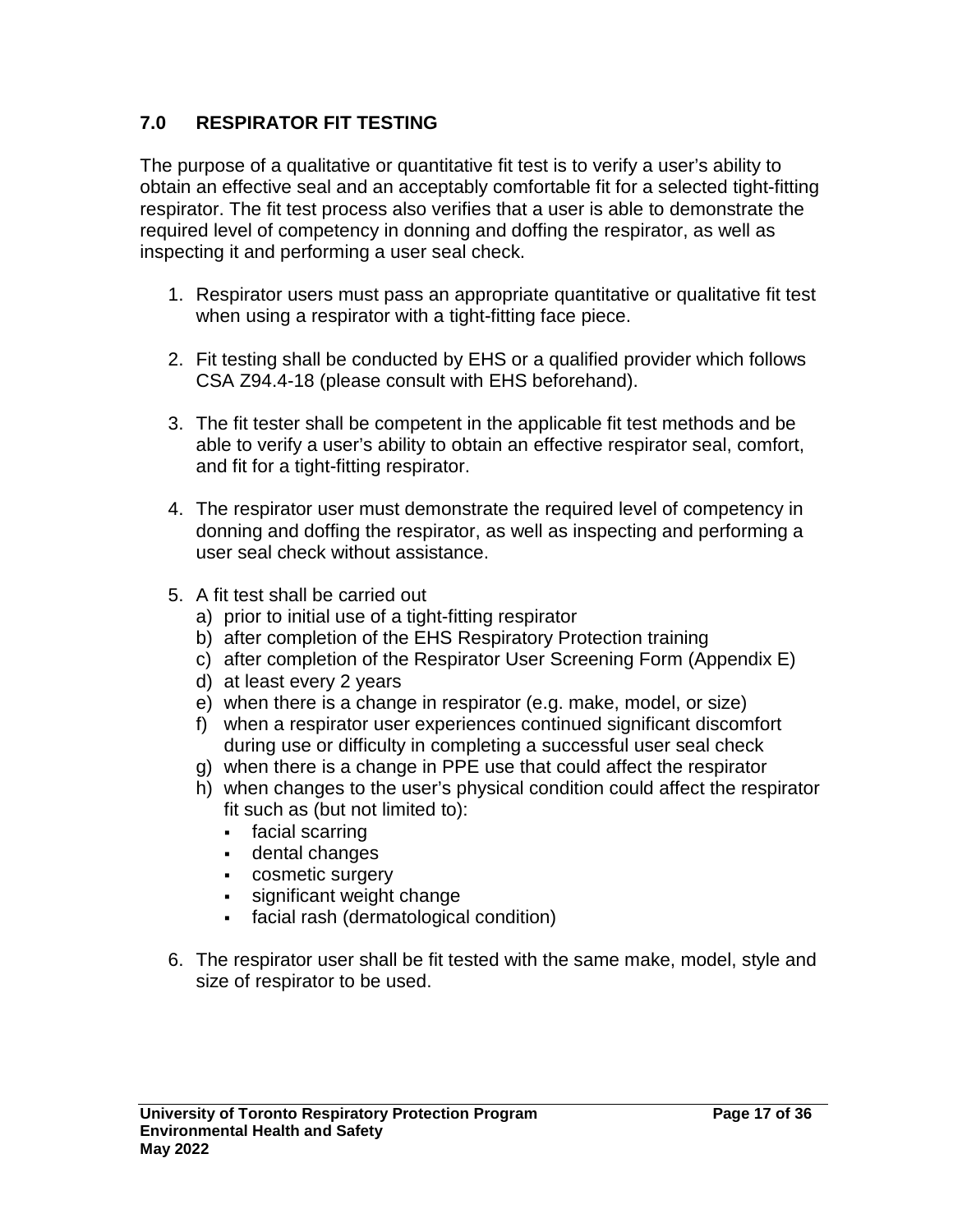- 7. Assessment of comfort and appropriateness of fit shall be completed prior to the fit test. The respirator user will be asked to complete a comfort assessment scoring according to the following criteria:
	- 0 No issues.
	- 1 Discomfort that can be ignored.
	- 2 Some discomfort but still able to function.
	- 3 Unacceptable discomfort not bearable.
	- a) A score of 2 will prompt the fit tester to initiate a new re-donning or repositioning or to use an alternative respirator option.
	- b) A score of 3 shall result in rejection of the respirator worn.
	- c) After passing the fit test, the respirator user shall be further assessed regarding the comfort of the respirator through the following question: Does this specific respirator provide you an acceptable comfort level for the scope of your work? Yes or No.
- 8. The fit test shall only be performed on respirator users who are cleanshaven where the facepiece seals to the skin.
- 9. When a worker is required to wear other personal protective equipment, such as eye, face, head and hearing protection during his/her course of work, the same protective equipment shall be worn during the fit test to ensure they are compatible with the respirator and does not break the facial seal.
- 10.A respirator fit-test card will be issued to the respirator user upon successful completion of training and fit-test. The fit test card indicates the respirator manufacturer, model, size, and expiry date.

| UNIVERSITY OF<br>TORONTO                                                                                | <b>Respirator Fit-Test Record</b>         |                                                                |  |  |  |  |
|---------------------------------------------------------------------------------------------------------|-------------------------------------------|----------------------------------------------------------------|--|--|--|--|
| Full Name:                                                                                              |                                           |                                                                |  |  |  |  |
| was successfully fit-tested and trained in the proper use, care, and<br>limitations of this respirator. |                                           |                                                                |  |  |  |  |
|                                                                                                         |                                           | Make: ______________ Model: __________________ Size: _________ |  |  |  |  |
|                                                                                                         |                                           | Issue Date: _______________ Expiry Date: ______________        |  |  |  |  |
|                                                                                                         | Trainer Signature: ______________________ |                                                                |  |  |  |  |
|                                                                                                         | Office of Erwironmental Healthand Safety  |                                                                |  |  |  |  |

- 11.The respirator user must only use the specific respirator (same manufacturer, model, and size) he/she was successfully fit tested with.
- 12.EHS shall maintain the fit test records.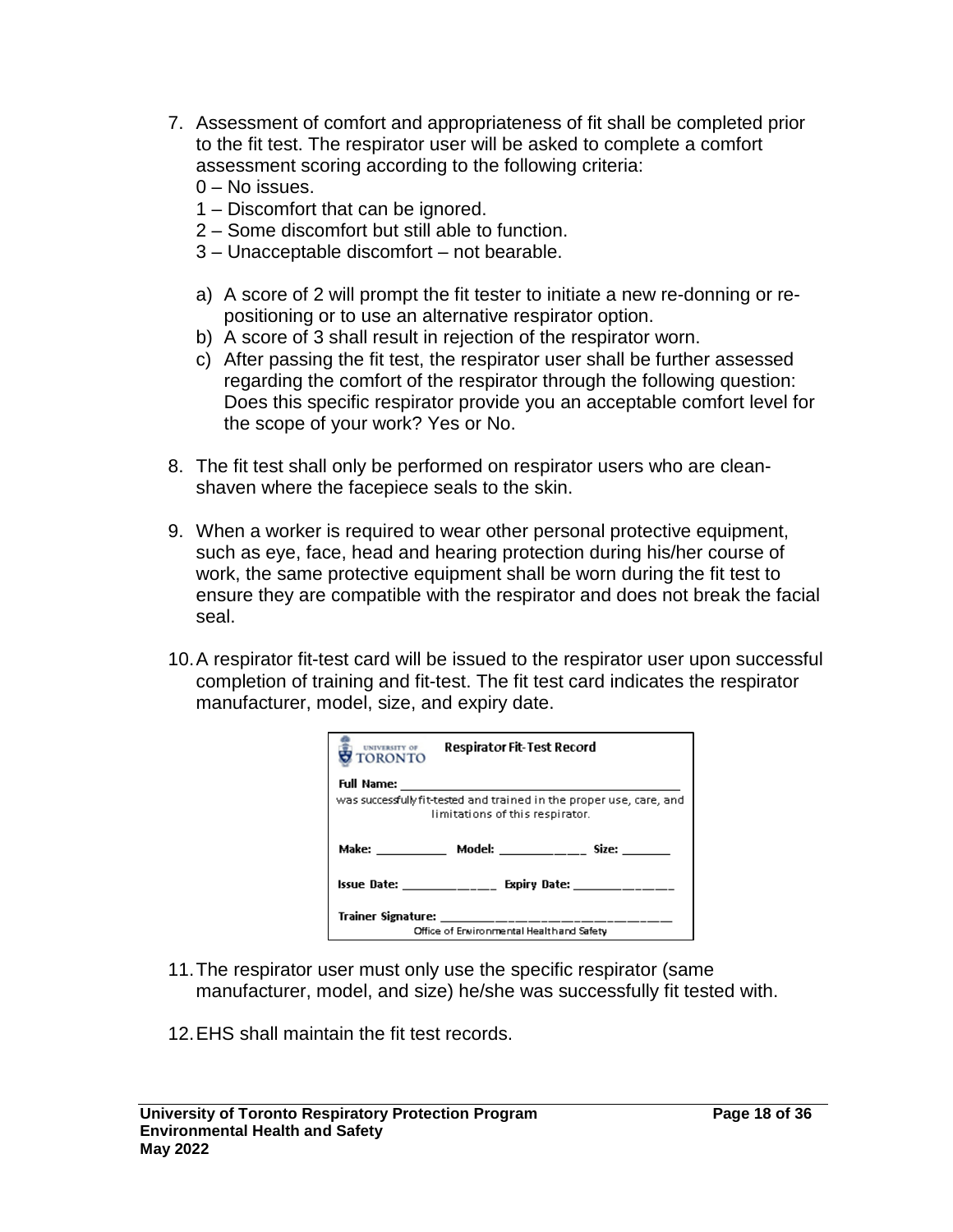#### <span id="page-18-0"></span>**8.0 RESPIRATOR INTERFERENCE CONCERNS**

- 1. Individuals who are unwilling or otherwise unable to comply with the interference-free requirement or who are unable to obtain an acceptable fit, shall be prohibited from using a tight-fitting respirator.
- 2. EHS shall not perform a fit test if they observe that the person is not free from interference where the respirator seals to the skin of the face or neck.
- 3. Individuals shall present themselves for fit testing free from interference of hair where the respirator seals to the skin of the face or neck.
- 4. Individuals shall present themselves for fit testing in the same personal condition they would expect to be in when using the respirator. This includes hairstyles and wearing or not wearing dentures, eyeglasses or contact lenses.
- 5. Individuals shall present themselves for fit testing in such a way that personal accessories such as head covering, garments, facial jewellery, or other items shall not come between the skin and the sealing surface of the respirator.
- 6. When PPE such as eye, face, head or hearing protectors or protective garments are required to be worn during respirator use, they shall be worn during respirator fit testing to ensure that the respirator seal is not compromised.

#### <span id="page-18-1"></span>**9.0 USE OF RESPIRATORS**

- 1. Prior to being assigned any task that requires the use of a respirator, the worker shall complete all the health screening, fit testing and training requirements.
- 2. Workers with facial hair that may interfere with the facepiece seal or valve function on tight-fitting respirators cannot use a tight-fitting respirator.
- 3. Other personal protective devices or equipment shall not interfere with the seal of the facepiece to the face of the worker.
- 4. Side arms on eyeglasses or any other material such as hair, cloth, tissue, straps and jewellery shall not come between the face and the sealing surface of the facepiece or interfere with the seal of the tight-fitting facepiece to the face or with the operation of the respirator. Workers who must have corrective eyewear, where the eyewear interferes with the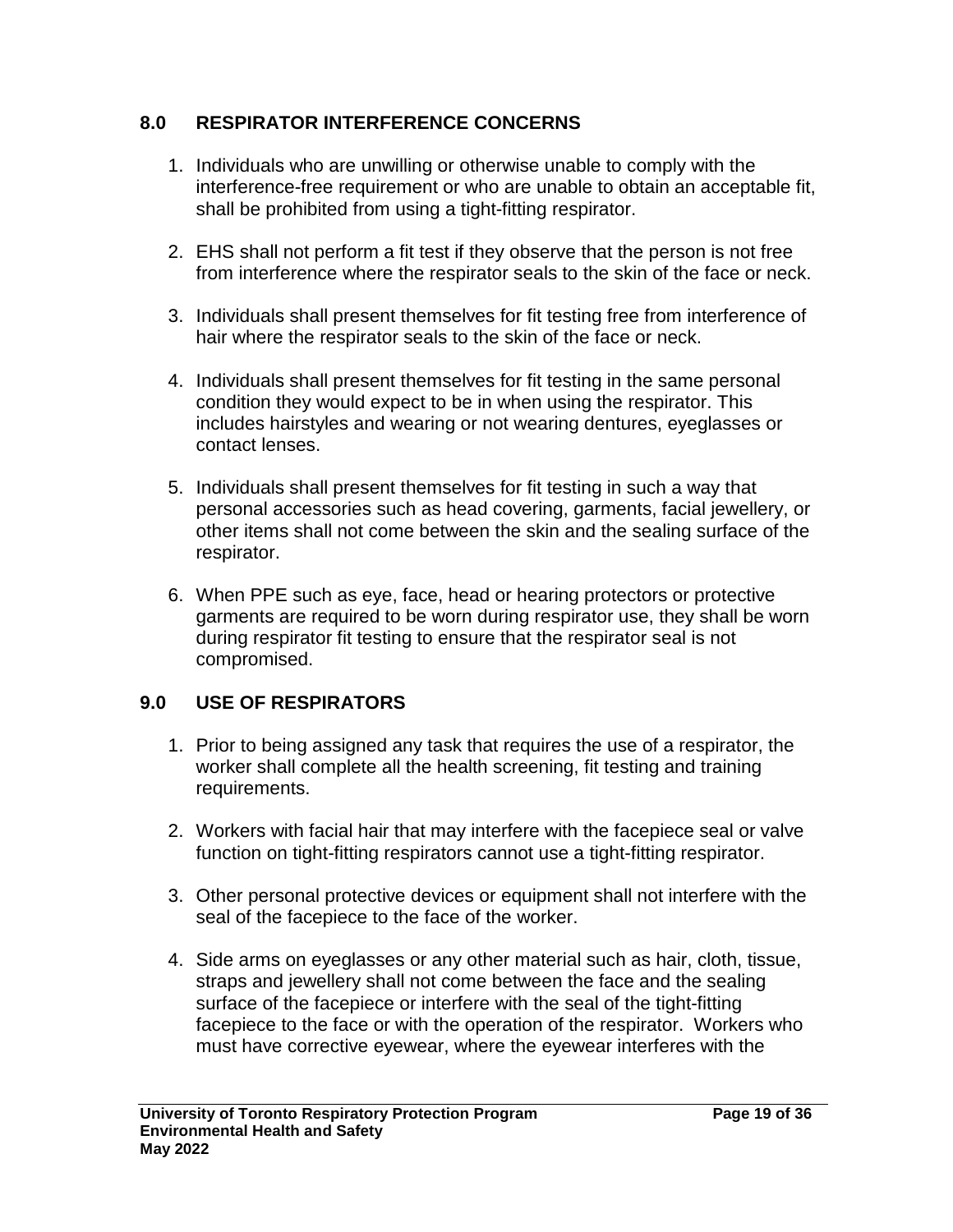respirator seal, shall be provided with the proper respirator spectacle kit by their department.

- 5. The worker shall check the seal of the facepiece immediately after donning the respirator each time.
- 6. During the use of a tight-fitting respirator, the seal to the face or neck shall be effectively maintained throughout the period during which respirator use is required. If during the course of work, a person develops any condition that degrades the respirator seal to the face or neck, the person shall restore the required interference-free condition in a non-hazardous environment.
- 7. The worker should never break the respirator face-to-facepiece seal to communicate.
- 8. Workers shall not remove their facepieces at any time while working in an IDLH atmosphere.
- 9. Workers shall be permitted to leave the hazardous area for any respiratorrelated reason. The worker shall leave the hazardous area when:
	- The respirator fails to provide adequate protection;
	- The respirator malfunctions;
	- He/she detects air leakage around the face seal;
	- He/she detects an odour or tastes a chemical;
	- He/she has increased breathing resistance;
	- He/she experiences any illnesses or discomforts such as dizziness, nausea, weakness, breathing difficulties, sneezing, fever, chills, confusion, etc.;
	- He/she experiences extreme discomfort from wearing the respirator;
	- He/she needs to wash his/her face and facepiece to minimize skin irritation;
	- Components (including air tanks) or purifying devices need change-out.
- 10.The respirator shall not be altered in any manner.
- 11.All cartridges, replacement parts, etc., shall be from the same manufacturer as the respirator (e.g., use only NORTH cartridges and parts for a NORTH respirator).
- 12.A change-out schedule shall be established for the replacement of airpurifying filters or cartridges of respirators before their useful service life is ended. Change-out can include end-of-service life indicators, maximum use time, manufacturer information, and breathing resistance as appropriate.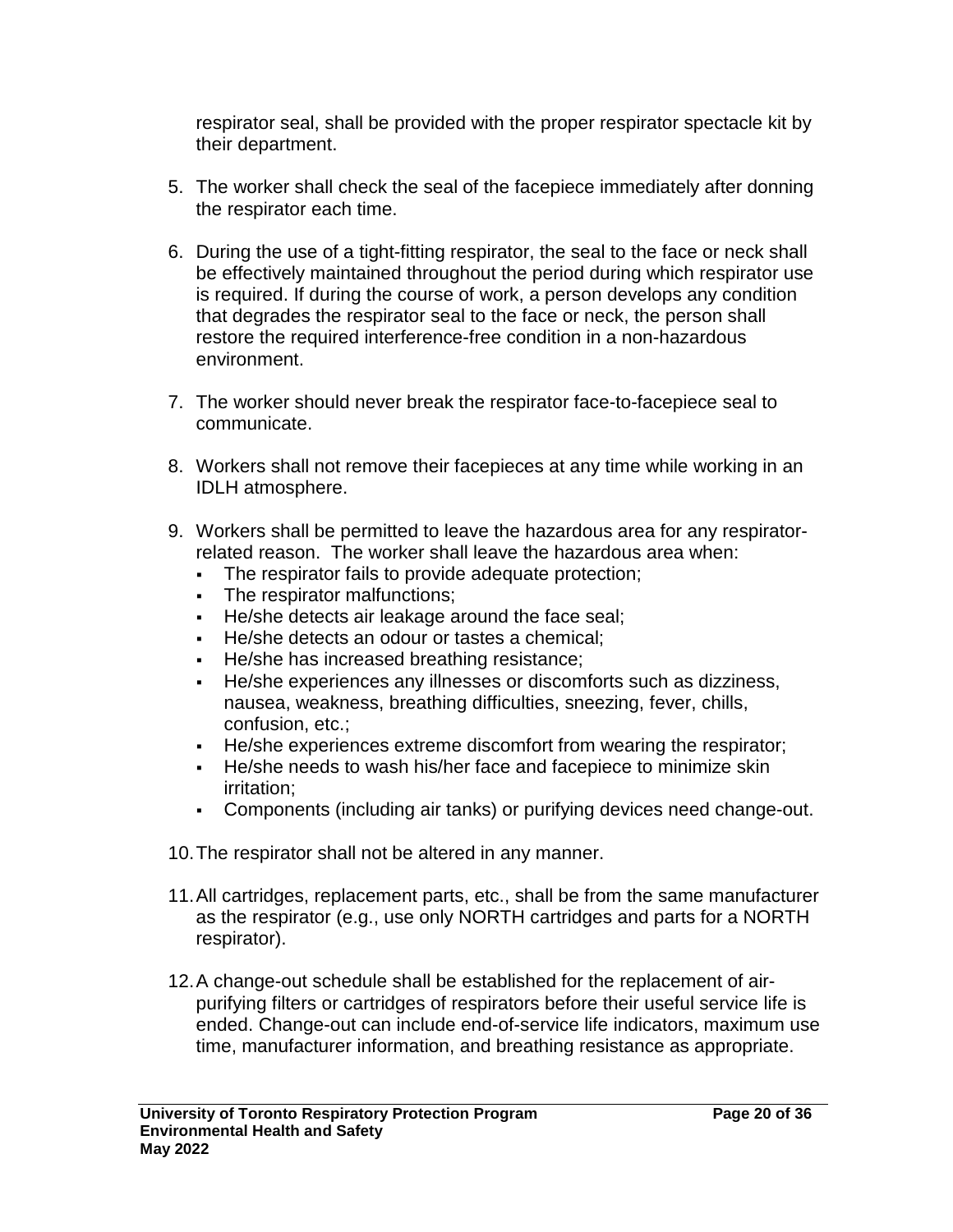- 13.Warning properties (odour, irritation) of the contaminant shall not be relied on for cartridge/canister change-out. If workers detect odour or experience any irritation symptoms of the contaminant before the end of the change-out schedule, EHS shall be informed to re-evaluate the respirator use (i.e. change-out schedule, workplace concentrations or other conditions of use).
- 14.Where respirators are used for HAZMAT response, confined space entry, etc., the applicable legislation, regulations, standards and guidelines shall be consulted.
- 15.Individuals who are unwilling or otherwise unable to comply with the interference-free requirement, or who are unable to obtain an acceptable fit, shall be prohibited from using a tight-fitting respirator.

#### <span id="page-20-0"></span>**10.0 CLEANING, INSPECTION, MAINTENANCE, AND STORAGE OF RESPIRATORS**

- 1. The University shall provide each worker requiring a respirator with a respirator that is clean, sanitary and in good working order.
- 2. Each worker issued a respirator shall properly maintain his/her respirator to retain its original effectiveness. Respirator care and maintenance shall include:
	- Cleaning and sanitizing
	- Inspection, testing, and repair:
	- Proper storage; and
	- Recordkeeping
- 3. Defective or non-functioning respirators shall be identified as out of service (e.g. by being tagged) and shall be replaced or removed from service until repaired.
- 4. The respirator shall be cleaned and sanitized according to the respirator manufacturer's instructions and/or according to procedures found in Appendix D – Procedures for Respirator Maintenance.
- 5. Respirators designed not to be cleaned (e.g. N95) shall be disposed of after use.
- 6. The frequency of cleaning shall depend on how many workers use the respirator and what it is used for.
	- Respirators issued to individual workers shall be cleaned and disinfected as often as necessary to maintain proper hygiene.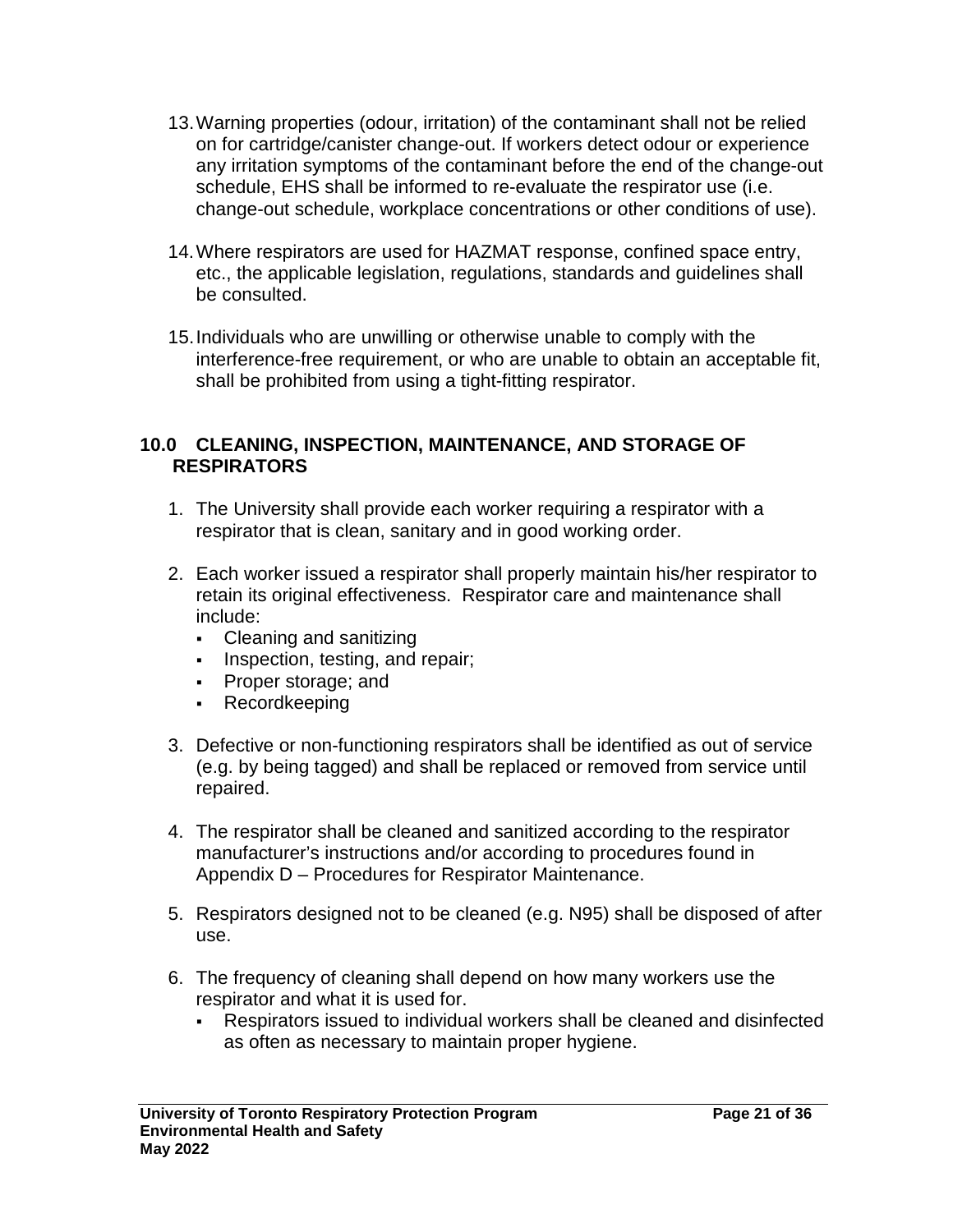- A single respirator issued to multiple workers must be cleaned and disinfected before each use.
- Respirators designated for emergency use only must be cleaned and disinfected after each use.
- 7. The worker shall inspect his/her respirator before and after each use. The procedure for respirator inspection is found in Appendix D – Procedures for Respirator Maintenance.
- 8. The worker shall report defective or non-functioning respirators to his/her supervisor. These respirators shall be tagged and removed from service by the supervisor until repaired or replaced.
- 9. Any respirator repairs shall be performed by the unit manufacturer or by a qualified external contractor. Defective or non-functioning half mask facepieces shall not be repaired but will be disposed and replaced instead.
- 10.The worker shall store their respirators in a clean and sanitary location, in boxes or in plastic bags, marked with each worker's name. The respirators shall be stored in a manner that will protect them from dust, ozone, sunlight, heat, extreme cold, excessive moisture, vermin, damaging chemicals, oils, greases, or any other potential hazard that may have a detrimental effect on the respirator.
- 11.Respirators shall be stored in a manner that will prevent deformation of the rubber or other elastomeric parts.
- 12.Used cartridges/filters to be re-used shall be stored in a manner to prevent contamination of the respirator facepiece.

## <span id="page-21-0"></span>**11.0 MEDICAL SURVEILLANCE**

- 1. Prior to fit testing and respirator use, it shall be confirmed that the worker is free from any physiological or psychological condition that may prevent the person from using the selected respirator. This shall be achieved through the use of the Respirator User Screening Form (Appendix E).
- 2. The worker and supervisor shall complete their respective parts of the Respirator User Screening Form and submit the form to EHS at the time of fit testing.
- 3. Based on the Respirator User Screening Form, if the respirator user is concerned that a physiological or psychological condition exists that may preclude the use of a respirator, a medical evaluation conducted by Occupational Health must be conducted **prior** to booking a fit-test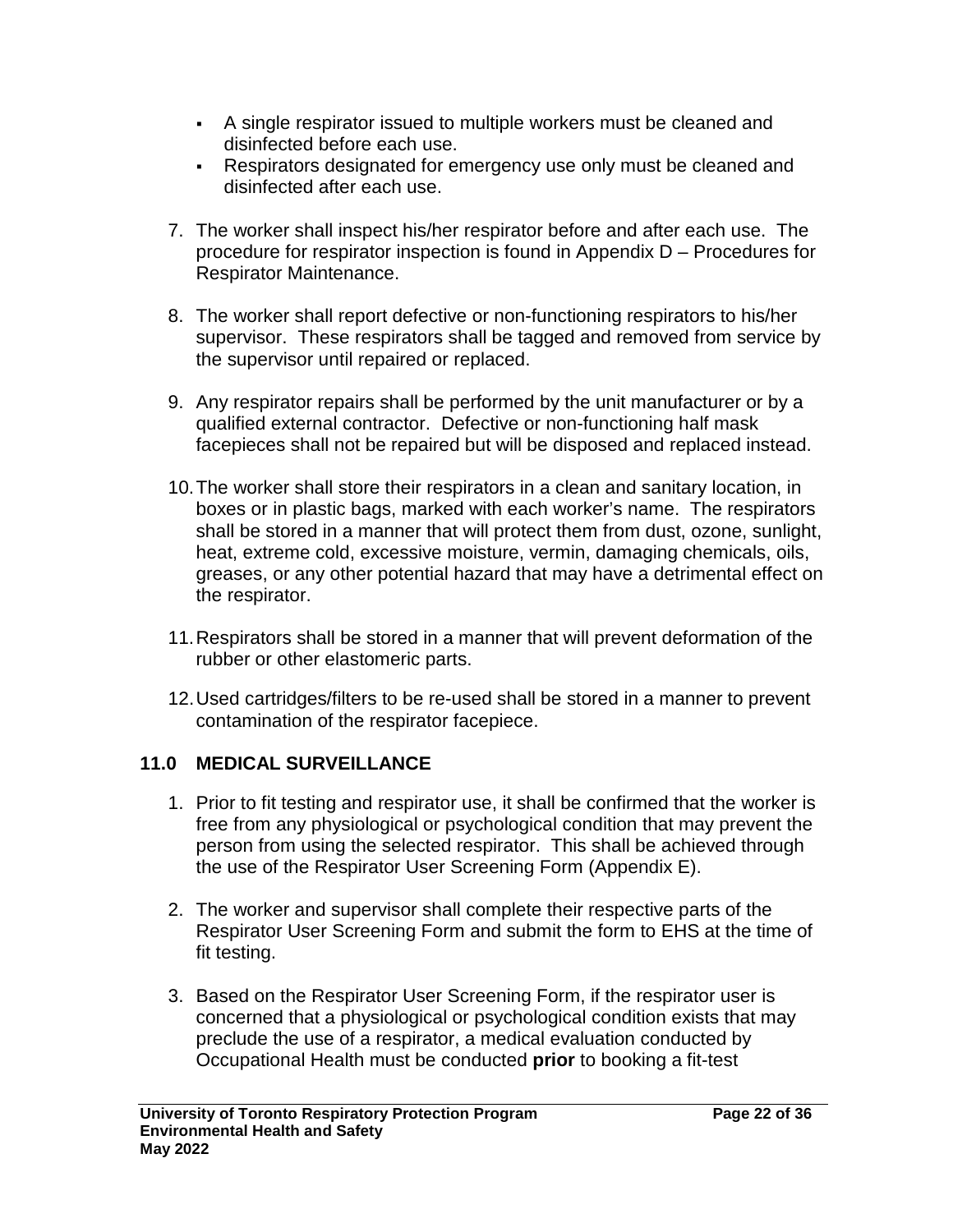appointment or using a respirator. The user is responsible for bringing the completed Respirator User Screening Form to the medical evaluation and subsequent fit test.

- 4. The medical evaluation shall consist of a primary assessment conducted by the Occupational Health Nurse and if deemed necessary a further assessment conducted by the Occupational Health Physician.
- 5. The worker, his or her supervisor, and EHS shall provide the Occupational Health Nurse and/or the Occupational Health Physician with information regarding the conditions of the respirator use and the type of respirator(s) required.
- 6. After the medical evaluation, the Occupational Health Physician shall provide a written opinion (Part E of the Respirator User Screening Form) regarding the employee's ability to use a respirator. The opinion shall indicate one of the following:
	- a) User has a medical condition that makes fit-testing with the chosen method(s) inadvisable;
	- b) User meets medical requirements to use the selected respirator;
	- c) User meets medical requirements to use the selected respirator with limitations and how to accommodate to ensure adequate respiratory protection in the precise context of exposure; or
	- d) User does not meet medical requirements to use the selected respirator.
- 7. The re-evaluation of the worker shall not be performed on an annual basis. The re-evaluation shall be performed based on one of the following criteria:
	- a) The worker reports signs or symptoms that are relevant to the worker's ability to use a respirator;
	- b) The Occupational Health Physician, supervisor or EHS considers it necessary for the worker to be re-evaluated;
	- c) A change in workplace conditions occurs that may result in substantial increase in the physiological burden that respirator use places on the worker.
- 8. Workers who do not meet medical requirements to use a selected respirator shall not work in an area where the use of a respirator is required. Where applicable, worker and their supervisor shall also contact their local HR office and/or Health and Well-Being Program and Services for further assistance on medical accommodation.

## <span id="page-22-0"></span>**12.0 PROGRAM EVALUATION**

1. The Respiratory Protection Program shall be reviewed annually by EHS.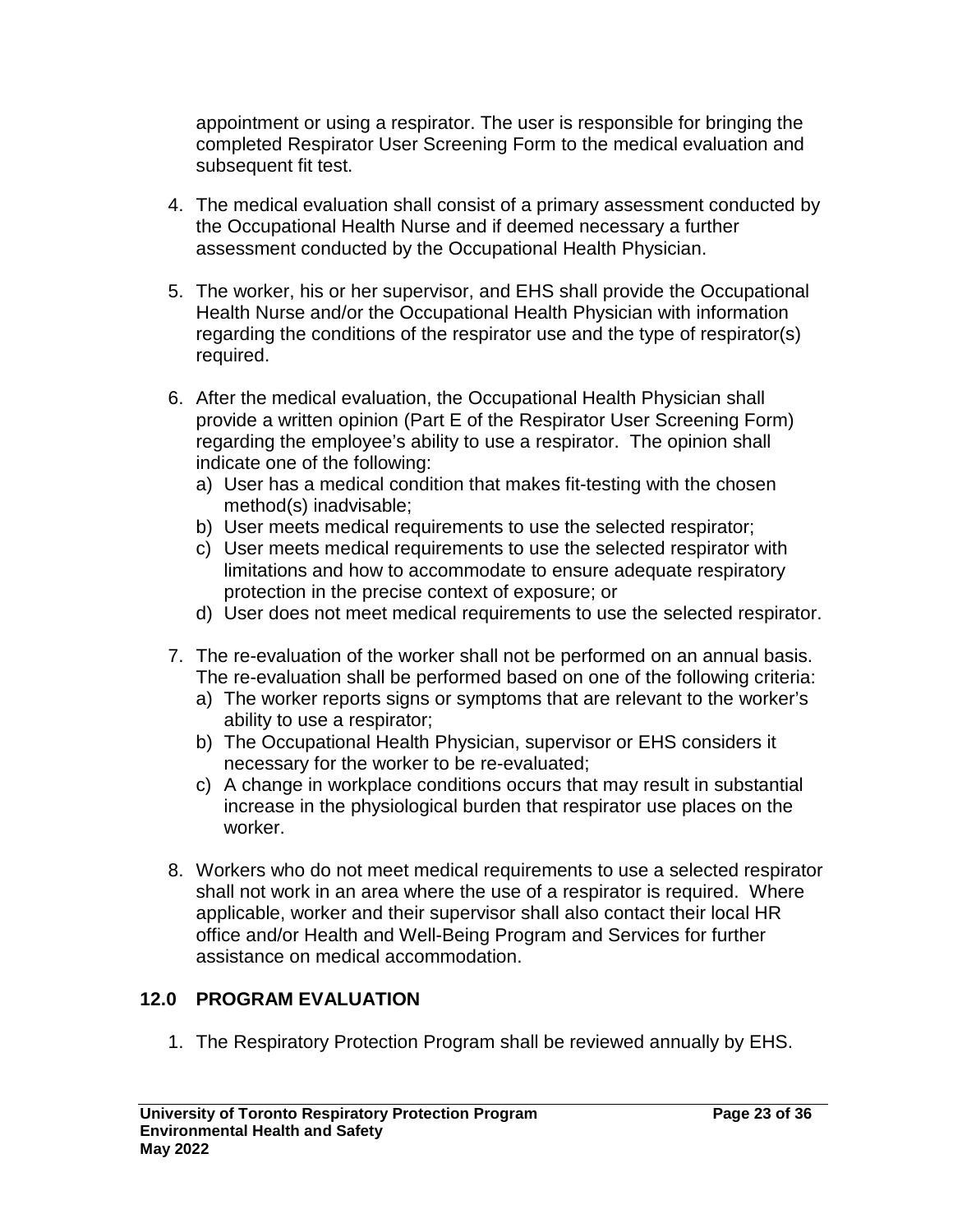- 2. The review of the program shall include:
	- a) A review of program elements against regulatory requirements;
	- b) A review of definitions of roles and responsibilities;
	- c) A review of documented program procedures;
	- d) Examination of records to verify that documented procedures are being followed;
	- e) Confirmation that workplace practices comply with program requirements;
	- f) Documentation of performance problems and subsequent resolution or corrective action plans;
	- g) Stakeholder input to verify worker acceptance (e.g. regarding comfort, ease of breathing, fatigue, vision, mobility, job interference, utility);
	- h) Proper selection, use and maintenance of respirators;
	- i) Effective training of all stakeholders;
	- j) Proper inspection of respirators; and
	- k) Proper storage and maintenance of respirators.
- 3. EHS shall review the information derived from the medical and biological monitoring performed, where available.

## <span id="page-23-0"></span>**13.0 RECORDKEEPING**

- 1. Supervisors shall maintain records of the following:
	- a) Hazard assessment;
	- b) Training for workers under their supervision;
	- c) Respirator selection; and
	- d) Inspection, maintenance and storage.
- 2. EHS shall maintain the records of the following:
	- a) Fit testing;
	- b) Training;
	- c) Hazard assessment;
	- d) Respirator selection; and
	- e) Program evaluation.
- 3. The fit testing records shall consist of the following:
	- a) Name and identification of the worker tested;
	- b) Type of test performed;
	- c) Make, model and size of the respirator fitted;
	- d) Date of the fit test;
	- e) Result of the fit test; and
	- f) Name of the person conducting the fit test.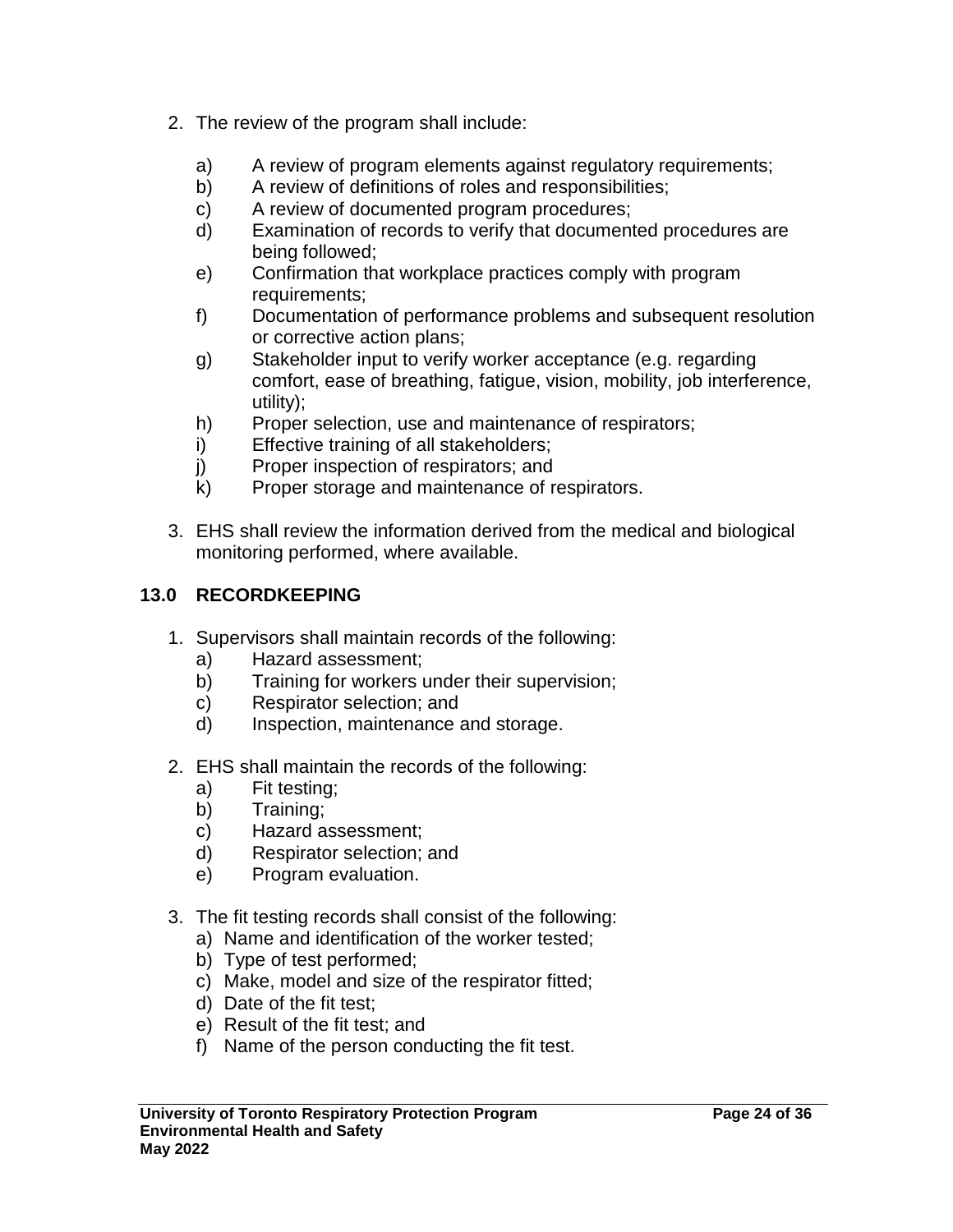a. Occupational Health shall maintain the medical records for the workers that have undergone medical evaluations. These records shall be treated as medically confidential.

## <span id="page-24-0"></span>**14.0 EXTERNAL CONTRACTORS**

- 1. All external contractors must be able to demonstrate compliance with the requirements outlined in this program.
- 2. Before authorizing work in an area where a respiratory hazard has been identified, the department retaining the contractor shall provide a report to the prospective contractor as part of the work specification. The report shall contain the hazard assessment of the area.
- 3. External contractors must provide written evidence that their workers have undergone a medical evaluation, received appropriate respiratory training, and that they have been fit tested for the appropriate approved respirators.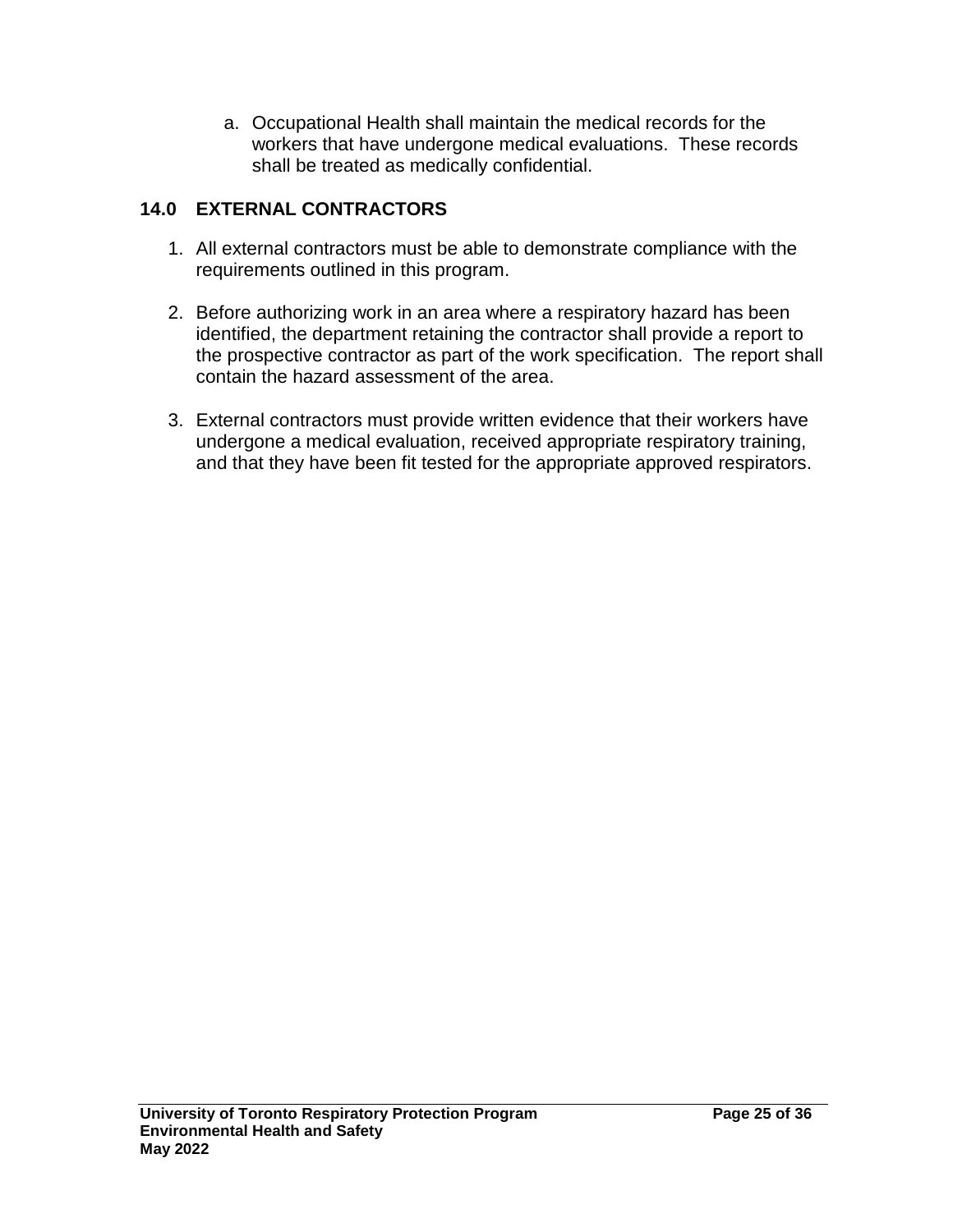#### <span id="page-25-0"></span>**APPENDIX A: Classification and Description of Respirators by Mode of Operation**

## **1) Air-Purifying Respirators**

Air-purifying respirators can be used to protect against airborne contaminants such as dusts, mists, fumes, smokes, aerosols, gases and vapours. **Since these respirators are air-purifying only, this type of respiratory protection must NEVER be used in oxygen-deficient atmospheres or situations that are immediately dangerous to life or health (IDLH).**

The general categories of air-purifying respirators are:

- **a) Particulate (dust, fume and mist)**
- **b) Gas and Vapour**

#### **c) Combination of Particulate and Gas/Vapour**

The air-purifying respirators are available in two modes of operation: 1) Nonpowered (APR) and 2) Powered (PAPR). The non-powered respirators come in two designs: 1) half mask and 2) full facepiece. (Quarter mask and mouthpiece respirators are also available but are not recommended). The powered air-purifying respirators contain a battery powered blower unit equipped with a facepiece, helmet or hood.

## **2) Atmosphere-Supplying Respirators**

## **a) Supplied Air Respirators**

The supplied air respirator consists of a half-mask, full facepiece, hood or helmet to which respirable air is supplied through a small diameter hose. Two types of flow may be used: 1) continuous-flow to the mask in which the flow maintains the mask under positive pressure at moderate work rates; and 2) pressure-demand, which keeps the mask under positive pressure at moderately high work rates but limits the air quantity used to that required for breathing. Demand airflow, which allows the pressure inside the mask to become negative during inhalation, is not recommended because it does not provide as much protection. The respirable supplied-air comes from A) a compressor or B) compressed air cylinder(s).

Supplied air respirators may be used in IDLH or oxygen-deficient atmospheres only if an auxiliary tank of air is incorporated into the respirator system.

## **b) Self-Contained Breathing Apparatus (SCBA)**

SCBAs comprise of a full facepiece connected to a source of air carried by the wearer. The SCBAs provide respiratory protection in oxygen-deficient environments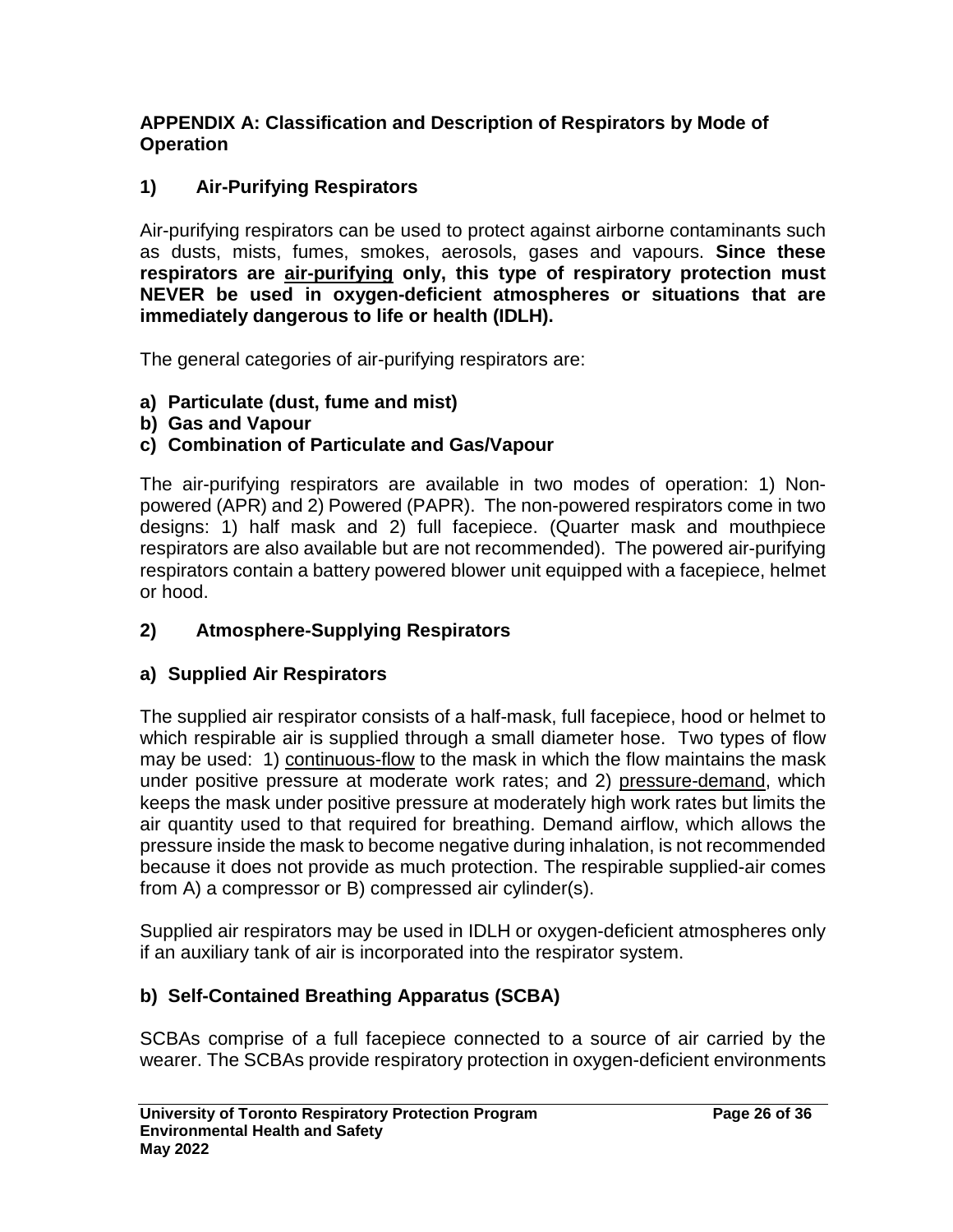and in situations where high or unknown concentrations of toxic gases, vapours or particulates are present. The SCBA can also provide protection in emergency situations. When using an SCBA, the user's respiratory system is isolated from the surrounding atmosphere because no outside air is admitted into the respirator facepiece. There are three types: 1) open-circuit devices; 2) closed-circuit (rebreathing) devices; and 3) escape units. Two types of flow are available: 1) pressure demand and 2) demand. The demand SCBAs must not be used in oxygen-deficient atmospheres or IDLH atmospheres because they allow the pressure inside the facepiece to become negative.

## **3) Combination Atmosphere-Supplying and Air-Purifying Respirators**

These devices usually consist of an atmosphere-supplying respirator with an auxiliary air-purifying attachment that provides protection in the event that the air supply fails. A combination atmosphere-supplying respirator with an auxiliary airpurifying element may be used only when the concentration of airborne contaminants in the workplace does not exceed the maximum use concentration of the respirator when used in the air-purifying mode.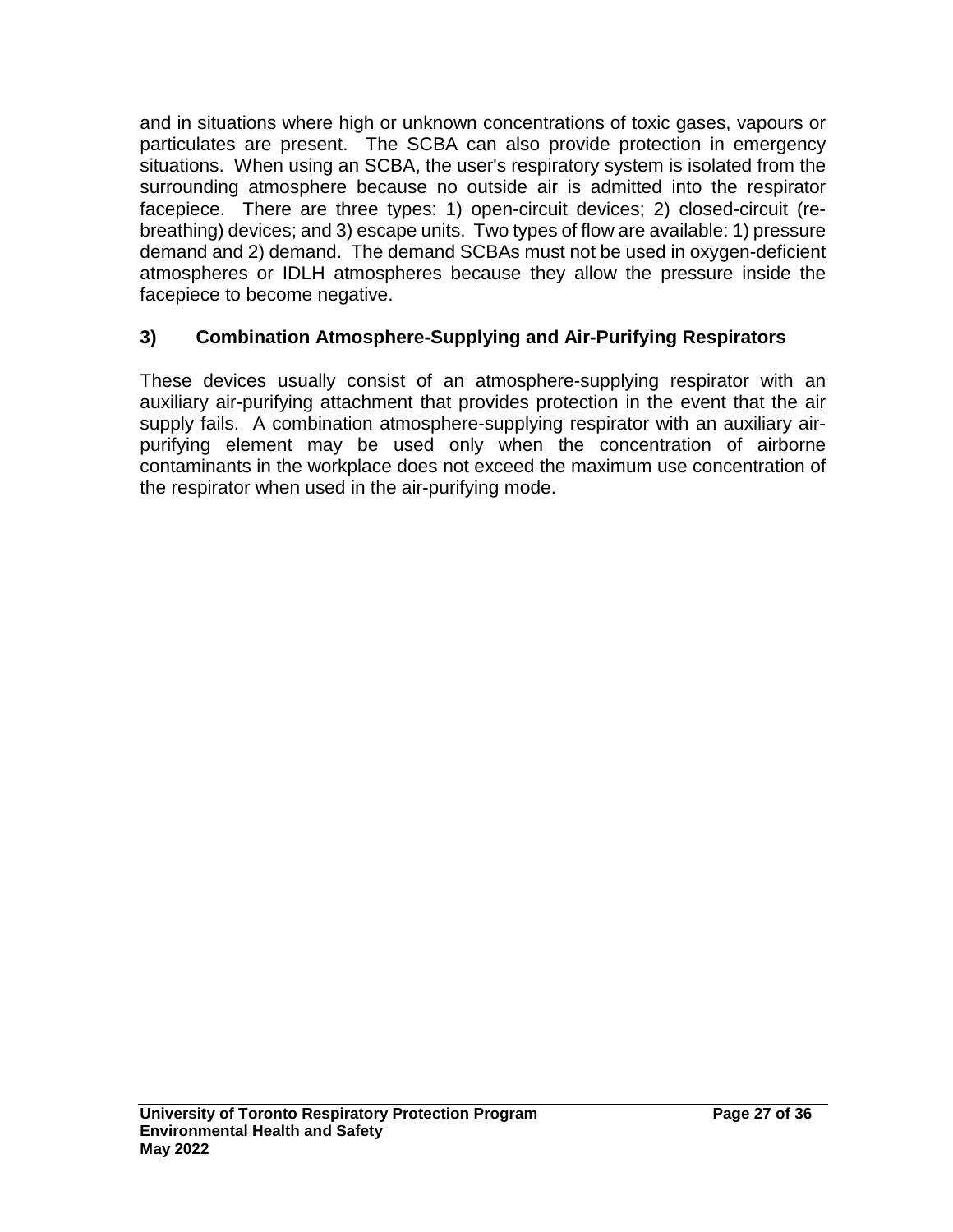## <span id="page-27-0"></span>**APPENDIX B: Selection of Respirators for Protection against Bioaerosols**

Scenarios using the selection wheels in Figure 2 and 3

Scenario 1: Histoplasmosis (from CSA Z94.4-18 Selection, use and care of respirators)

A worker is directed to go into a warehouse that has been occupied by pigeons for many years. Piles of pigeon excrement about a metre deep are found under roosting locations. The clean-up will be done indoors with no additional ventilation.

| Step 1 | Identify the bioaerosol.                                                  |  |  |  |  |
|--------|---------------------------------------------------------------------------|--|--|--|--|
|        | Histoplasma capsulatum                                                    |  |  |  |  |
| Step 2 | Transmission of disease, infection, or adverse effects produced from      |  |  |  |  |
|        | inhalation of bioaerosol.                                                 |  |  |  |  |
|        | Yes (histoplasmosis)                                                      |  |  |  |  |
| Step 3 | Select applicable, control banding wheel: health care facility or general |  |  |  |  |
|        | workplace environment (see Figure 2 or 3)                                 |  |  |  |  |
|        | General workplace environment – Figure 2                                  |  |  |  |  |
| Step 4 | Determine the bioaerosol risk group (R1, R2, R3 or R4)                    |  |  |  |  |
|        | R3: Agents associated with serious or lethal human disease or             |  |  |  |  |
|        | adverse health effects for which preventive or therapeutic                |  |  |  |  |
|        | interventions might be available (high individual risk but low            |  |  |  |  |
|        | community risk)                                                           |  |  |  |  |
| Step 5 | Determine the generation rate (G1, G2, G3, or G4)                         |  |  |  |  |
|        | G3 - Misting then shovelling                                              |  |  |  |  |
| Step 6 | Determine the control level (C1, C2, C3 or C4)                            |  |  |  |  |
|        | C1 - Indoor - Poorly ventilated ACH ≤ 1                                   |  |  |  |  |
| Step 7 | Identify the number and colour of the segment selected at the             |  |  |  |  |
|        | intersection of the variables identified in Steps 4 to 6:                 |  |  |  |  |
|        | R3, G3, C1 = Orange/No. 3 See Figure 4 to determine the assigned          |  |  |  |  |
|        | protection factor corresponding to Orange/No. 3 – APF 50.                 |  |  |  |  |
|        | Air-purifying (negative-pressure) full-facepiece;                         |  |  |  |  |
|        | Powered air-purifying half-facepiece                                      |  |  |  |  |
|        | Airline (pressure-demand) half-facepiece; or                              |  |  |  |  |
|        | Airline (continuous-flow) half-facepiece                                  |  |  |  |  |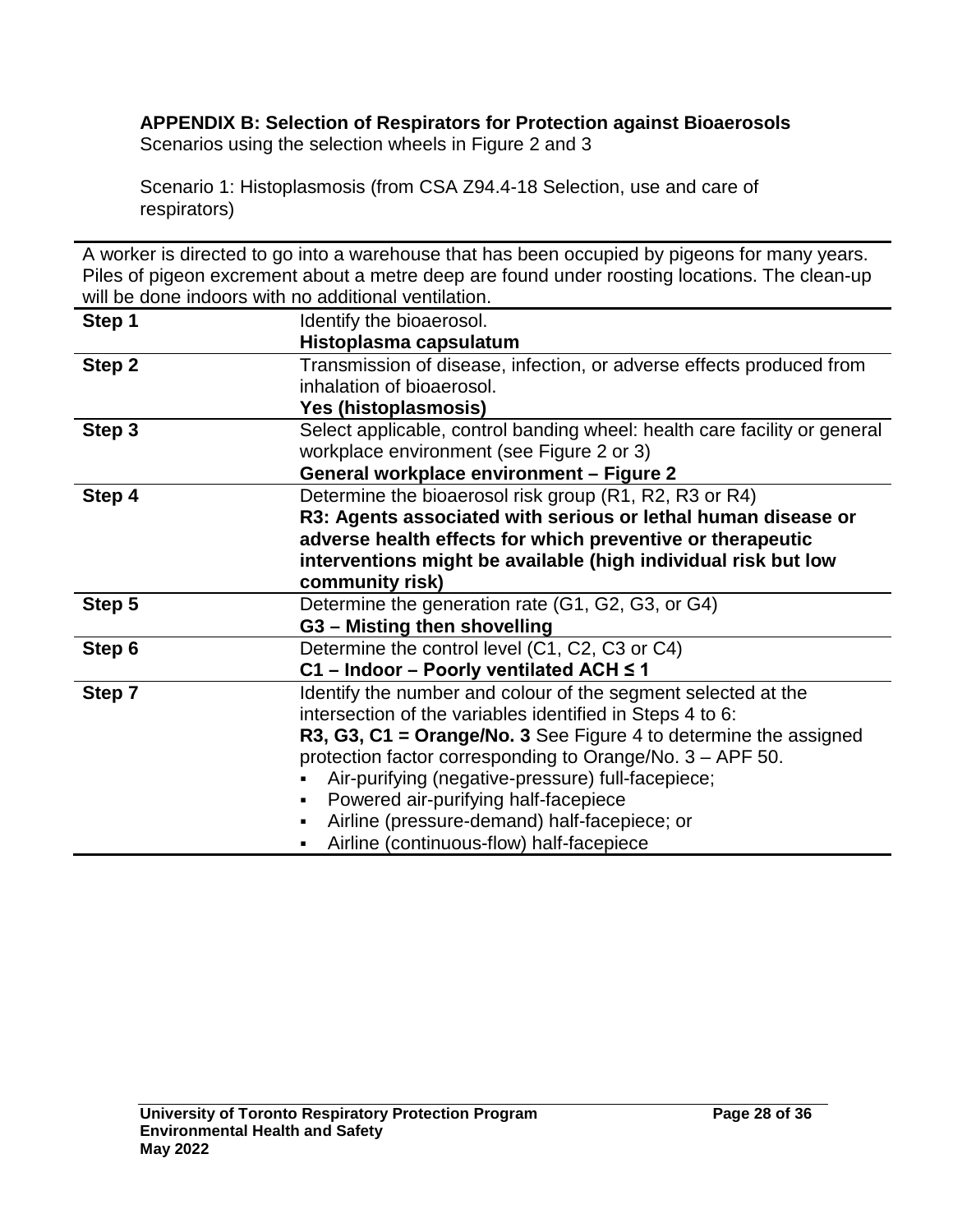

**Environmental Health and Safety**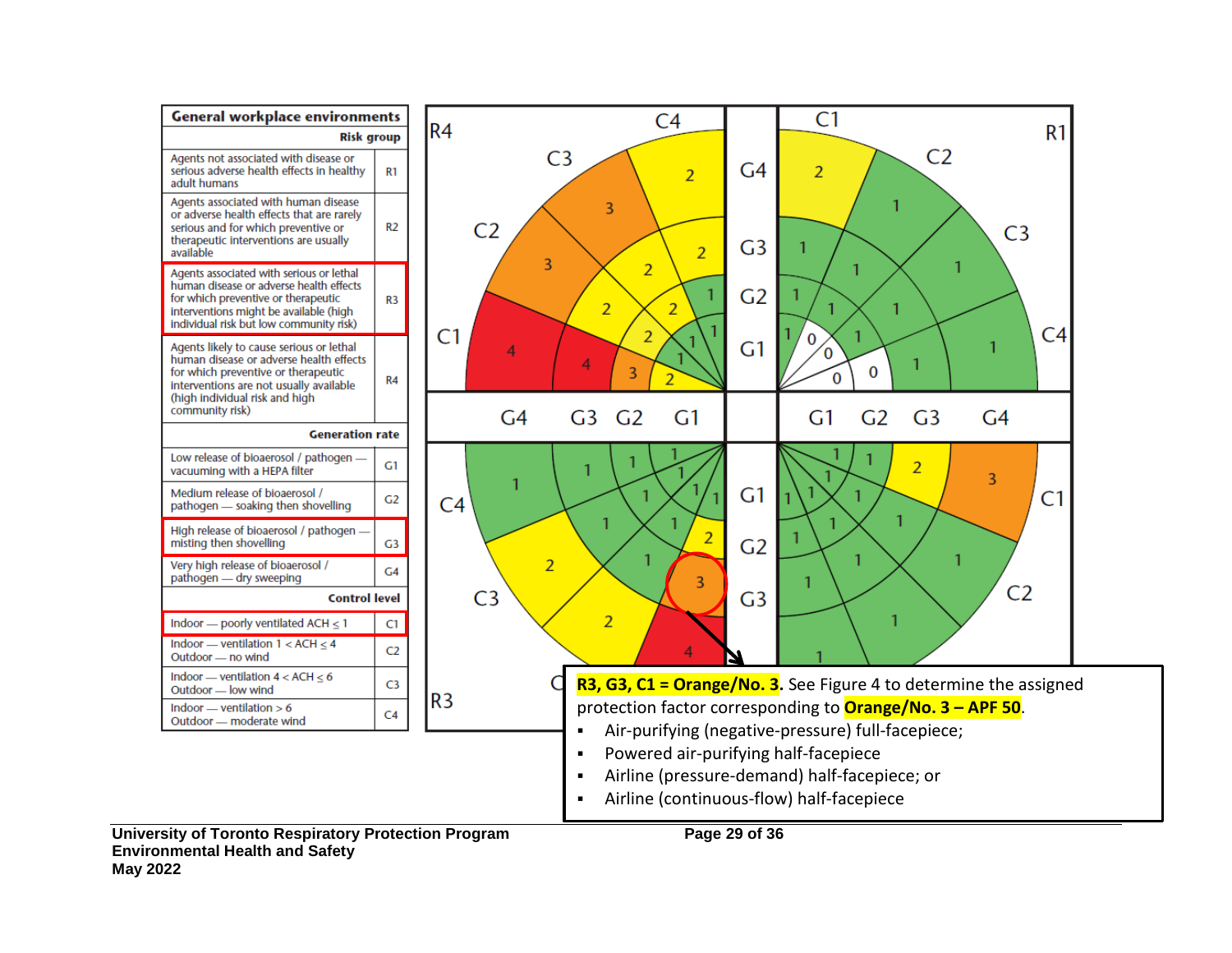Scenario 2: Tuberculosis exposure

A dental hygienist is working in the clinic on a patient who has been diagnosed with pulmonary mycobacterium tuberculosis and has a cough.

| Step 1 | Identify the bioaerosol.                                                  |  |  |  |  |
|--------|---------------------------------------------------------------------------|--|--|--|--|
|        | <b>Mycobacterium tuberculosis</b>                                         |  |  |  |  |
| Step 2 | Transmission of disease, infection, or adverse effects produced from      |  |  |  |  |
|        | inhalation of bioaerosol.                                                 |  |  |  |  |
|        | Yes, pulmonary mycobacterium tuberculosis                                 |  |  |  |  |
| Step 3 | Select applicable, control banding wheel: health care facility or general |  |  |  |  |
|        | workplace environment (see Figure 2 or 3)                                 |  |  |  |  |
|        | Health care facility - Figure 3                                           |  |  |  |  |
| Step 4 | Determine the bioaerosol risk group (R1, R2, R3 or R4)                    |  |  |  |  |
|        | R3: Agents associated with serious or lethal human disease or             |  |  |  |  |
|        | adverse health effects for which preventive or therapeutic                |  |  |  |  |
|        | interventions might be available (high individual risk but low            |  |  |  |  |
|        | community risk)                                                           |  |  |  |  |
| Step 5 | Determine the generation rate (G1, G2, G3, or G4)                         |  |  |  |  |
|        | G3 - Patient coughing or sneezing with mouth uncovered                    |  |  |  |  |
| Step 6 | Determine the control level (C1, C2, C3 or C4)                            |  |  |  |  |
|        | C2 - Corridor or patient room, 3-6 ACH                                    |  |  |  |  |
| Step 7 | Identify the number and colour of the segment selected at the             |  |  |  |  |
|        | intersection of the variables identified in Steps 4 to 6:                 |  |  |  |  |
|        | R3, G3, $C2 =$ Green/No. 1. See Figure 4 to determine the assigned        |  |  |  |  |
|        | protection factor corresponding to Green/No. 1 - APF 10.                  |  |  |  |  |
|        | Air-purifying (negative-pressure) full-facepiece (including filtering     |  |  |  |  |
|        | facepieces (e.g. N95))                                                    |  |  |  |  |
|        | No atmosphere-supplying option available                                  |  |  |  |  |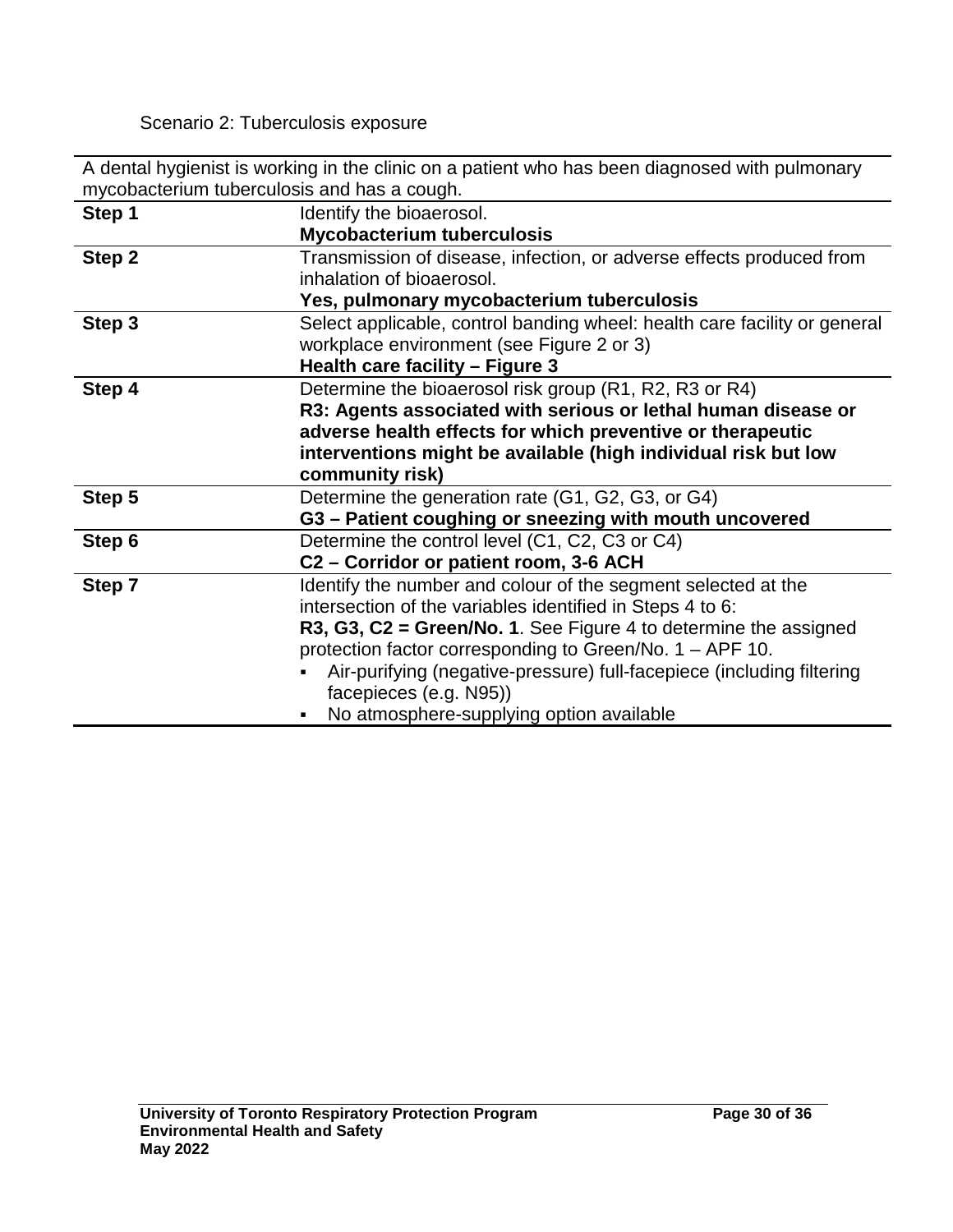

**University of Toronto Respiratory Protection Program Page 31 of 36 Environmental Health and Safety May 2022**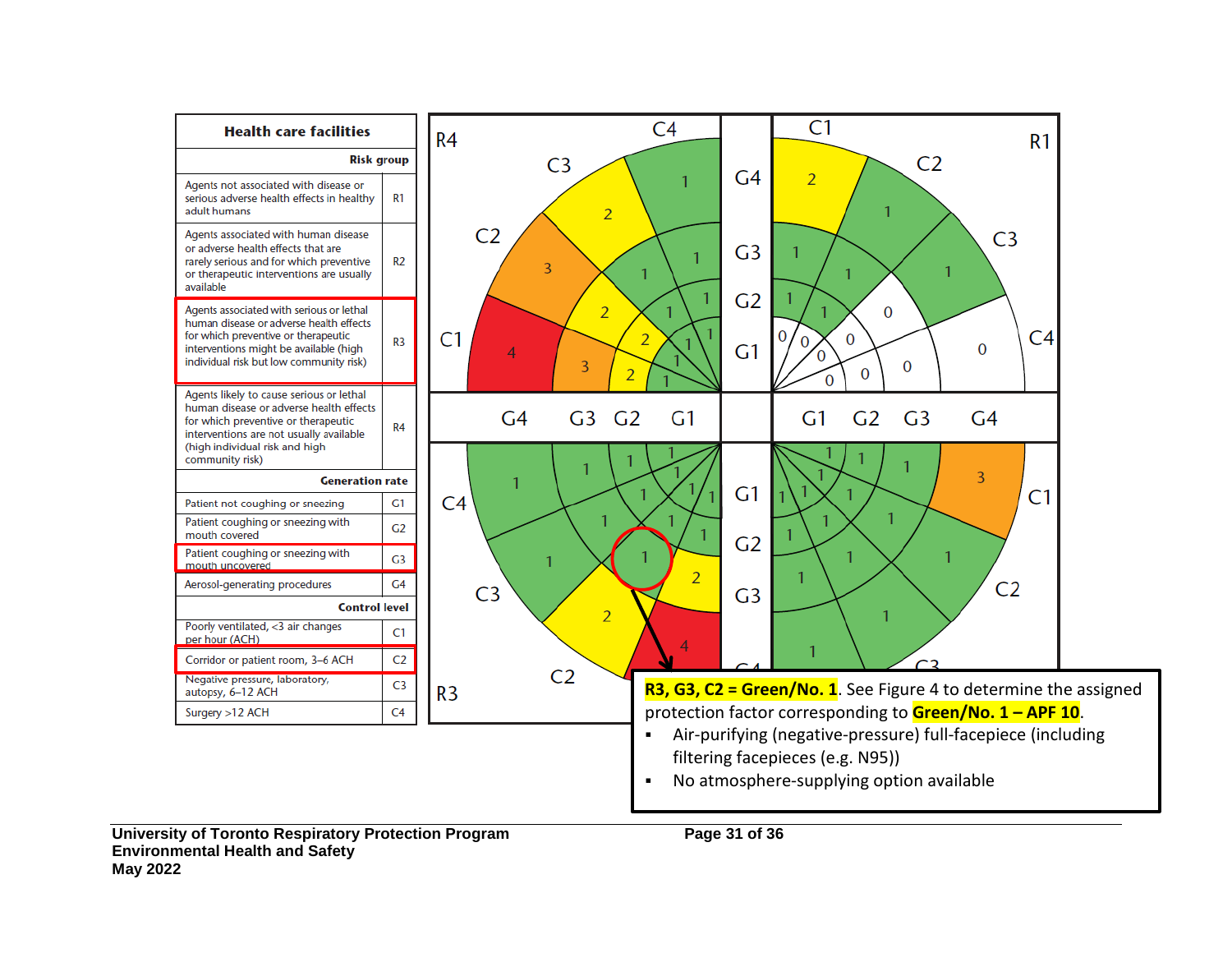| <b>Respirator Type</b> |                            | <b>CSA</b><br>Z94.4-18 | <b>OSHA</b> | <b>NIOSH</b>    |  |
|------------------------|----------------------------|------------------------|-------------|-----------------|--|
| <b>Air Purifying</b>   | Half-facepiece             | 10                     | 10          | 10              |  |
|                        | <b>Full-facepiece</b>      | <b>50 (QLFT</b><br>10) | 50          | $10^{1}/50^{2}$ |  |
| <b>Powered Air</b>     | Loose-fitting              | 25                     | 25          | 25              |  |
| <b>Purifying</b>       | facepiece                  |                        |             |                 |  |
|                        | Half-facepiece             | 50                     | 50          | 50              |  |
|                        | Full-facepiece             | 1000                   | 1000        | 50              |  |
|                        | Helmet or hood             | 25/10003               | 25/10003    | 25              |  |
| <b>Air Line</b>        | Loose-fitting              | 25                     | 25          | 25              |  |
|                        | facepiece                  |                        |             |                 |  |
| <b>Continuous Flow</b> | Half-facepiece             | 50                     | 50          | 50              |  |
| <b>Supplied Air</b>    | Full-facepiece             | 1000                   | 1000        | 50              |  |
|                        | Helmet or hood             | 25/10003               | 25/10003    | 25              |  |
| <b>Air line</b>        | Half-facepiece             | 50                     | 50          | 1000            |  |
|                        | Full-facepiece             | 1000                   | 1000        | 2000            |  |
| Pressure               | <b>SCBA full-facepiece</b> | 10000 <sup>4</sup>     | 10000       | 10000           |  |
| Demand                 | <b>SCBA tight-fitting</b>  | 10000 <sup>4</sup>     | 10000       |                 |  |
|                        | hood                       |                        |             |                 |  |

#### <span id="page-31-0"></span>**APPENDIX C: Assigned Protection Factors (APF)**

**Assigned Protection Factor (APF)** – the anticipated level of respiratory protection that would be provided by a properly functioning respirator or class of respirators to properly fitted and trained users.

1 APF of 10 with full facepiece respirators equipped with N/R/P 95 or 99 class filters.

2 APF of 50 with a full facepiece equipped with a class 100 filter. Full facepiece with gas/vapour cartridge and/or equipped with a 100 class pre-filter

3 Manufacturer must demonstrate APF of 1000

<sup>4</sup> Must be QNTF – Quantitative fit-test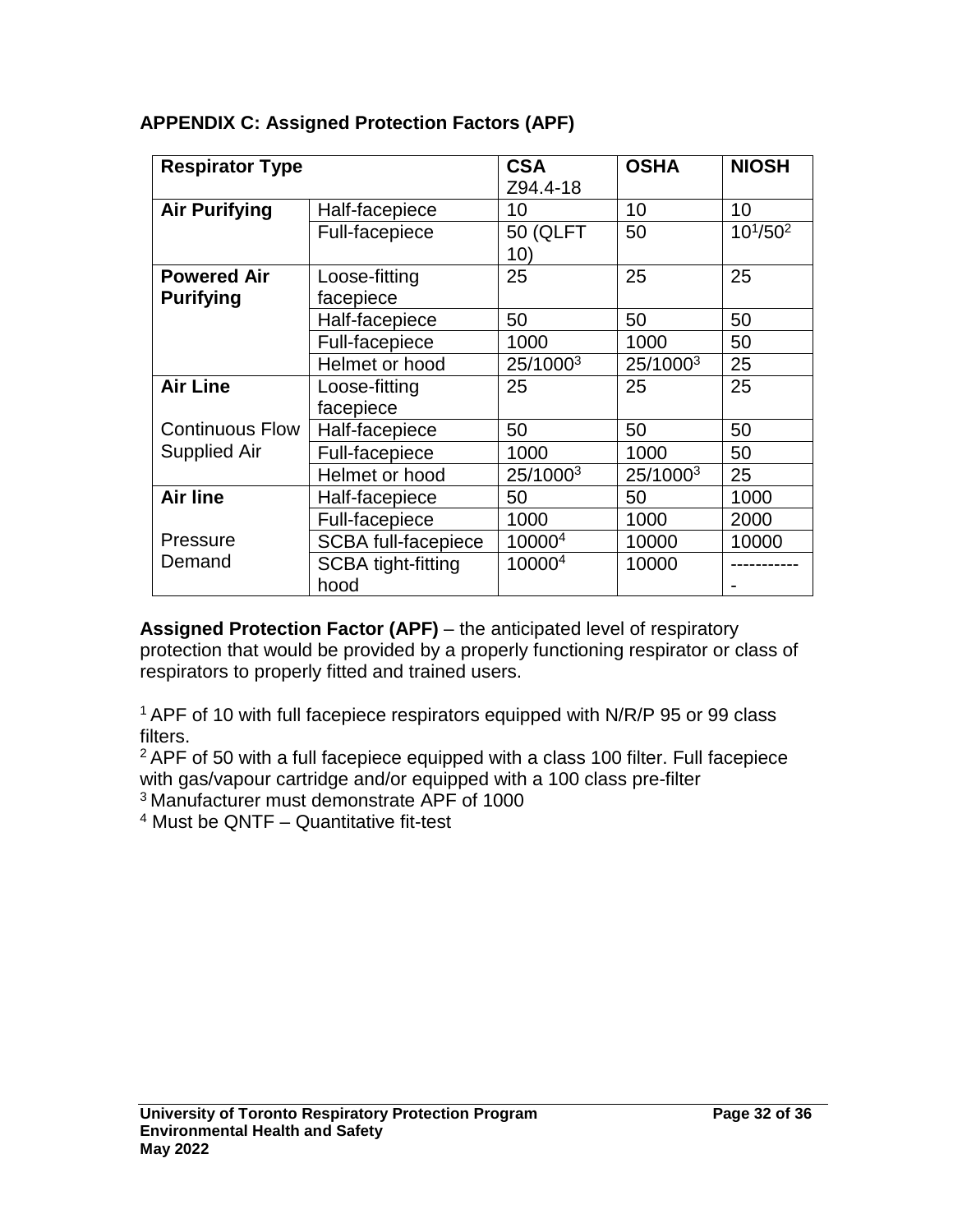#### <span id="page-32-0"></span>**APPENDIX D: Procedures for Respirator Maintenance**

The principal aspects of respirator care include: cleaning/disinfecting, inspection, storage and repair.

#### **A. Cleaning and Disinfecting**

- 1) Remove filters, cartridges, or canisters. Disassemble facepiece. Discard or repair any defective parts.
- 2) Wash components in warm (43°C maximum) water with mild detergent or with a cleaner recommended by the manufacturer. A stiff bristle brush may be used to remove any dirt.
- 3) Rinse components thoroughly in clean, warm, preferably running water. Drain.
- 4) When the cleaner used to clean the respirator does not contain a disinfecting agent, respirator components should be fully immersed for 2 minutes in one of the following:
	- a) sodium hypochlorite solution 1mL of bleach to 1L of water
	- b) aqueous solution of iodine 0.8mL of tincture of iodine to 1L of water
	- c) other commercially available cleaners of equivalent disinfectant quality when used as directed, if their use is recommended or approved by the respirator manufacturer.
- 5) Rinse components thoroughly in clean, warm, preferably running water. Drain.
- 6) Components should be allowed to air dry or be hand dried with a clean, lint free cloth.
- 7) Re-assemble the facepiece, replacing filters, cartridges, and canisters where necessary.

Disinfection (steps 4 & 5) is not required for a respirator used by only one worker. For multiple users, however, the respirator must be cleaned and sanitized before it is transferred to another person for use.

The disinfecting solution must not damage the respirator and must not cause skin irritation to the respirator wearer. Proper rinsing of the respirator is important to ensure that this does not happen.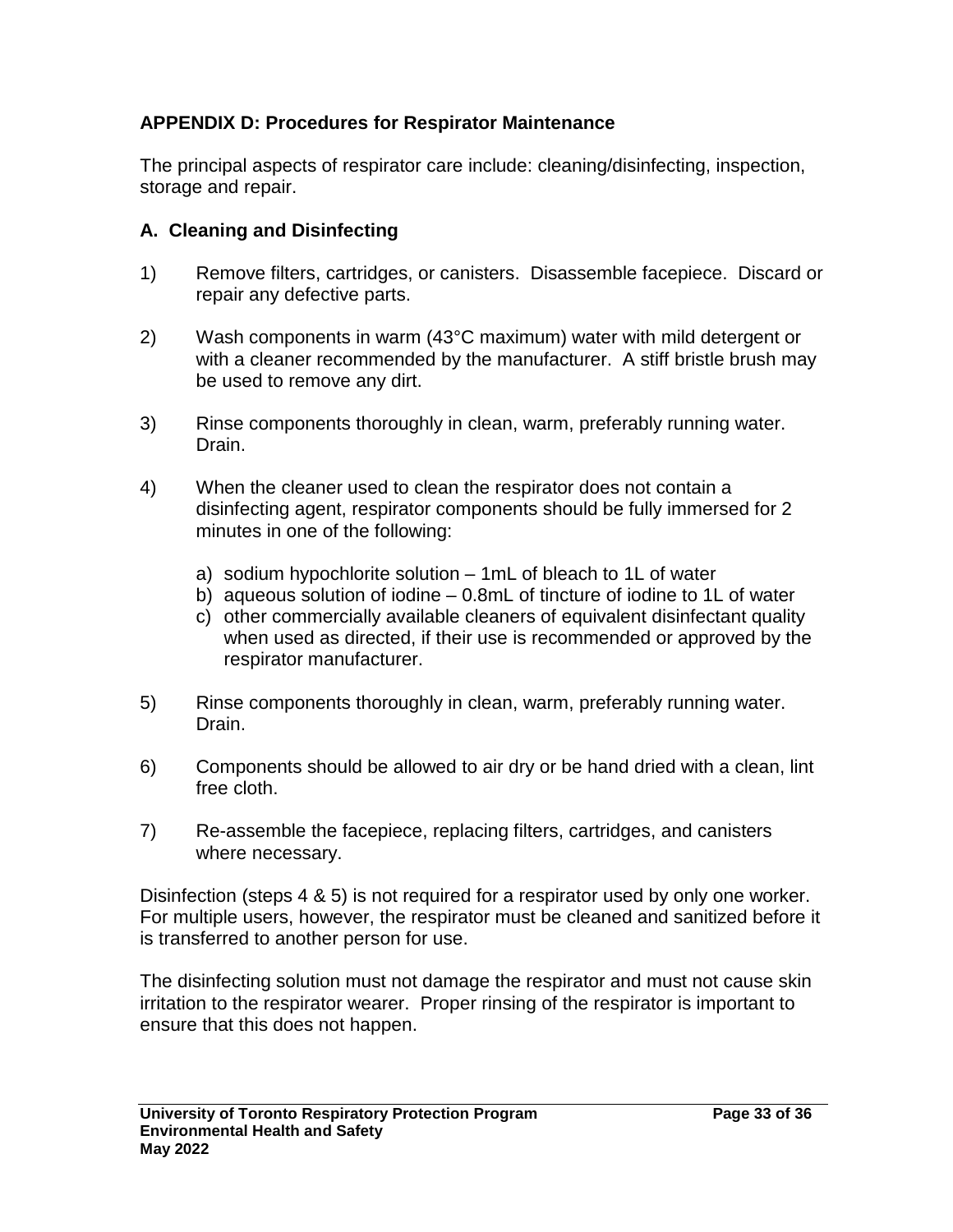Alcohol wipes should not be used on rubber components of the respirator to prevent drying out and potential damage to the rubber.

## **B. Inspecting**

- a) Check the condition of component parts:
	- Check condition of the facepiece, looking for cracks, cuts, tears, holes and distortion of facepiece;
	- Check head straps to ensure they are properly attached and have elasticity;
	- Check head straps for broken buckles, breaks and tears;
	- Check inhalation and exhalation valves to ensure that they are in place and are not damaged;
	- Check all rubber or flexible parts for cracks and pliability;
	- Check cartridges, canisters, and filters to ensure that they are not spent;
	- Check for cracks or damage to cartridge, filter, or canister;
	- Check the breathing tube (if present) for cracks, holes, missing or loose clamps, and broken or missing end connectors;
	- Check the hood, helmet, or suit (if present) for ripped or torn seams, and for cracks or breaks in the face shield; and
	- Check the PAPR assembly (PAPR users only)
- b) Check the tightness of connections between cartridges, filters and the respirator facepiece.
- c) Check the end-of-service-life indicator (if present).
- d) Check the expiration date on the side of the cartridge, filter, or canister (if present).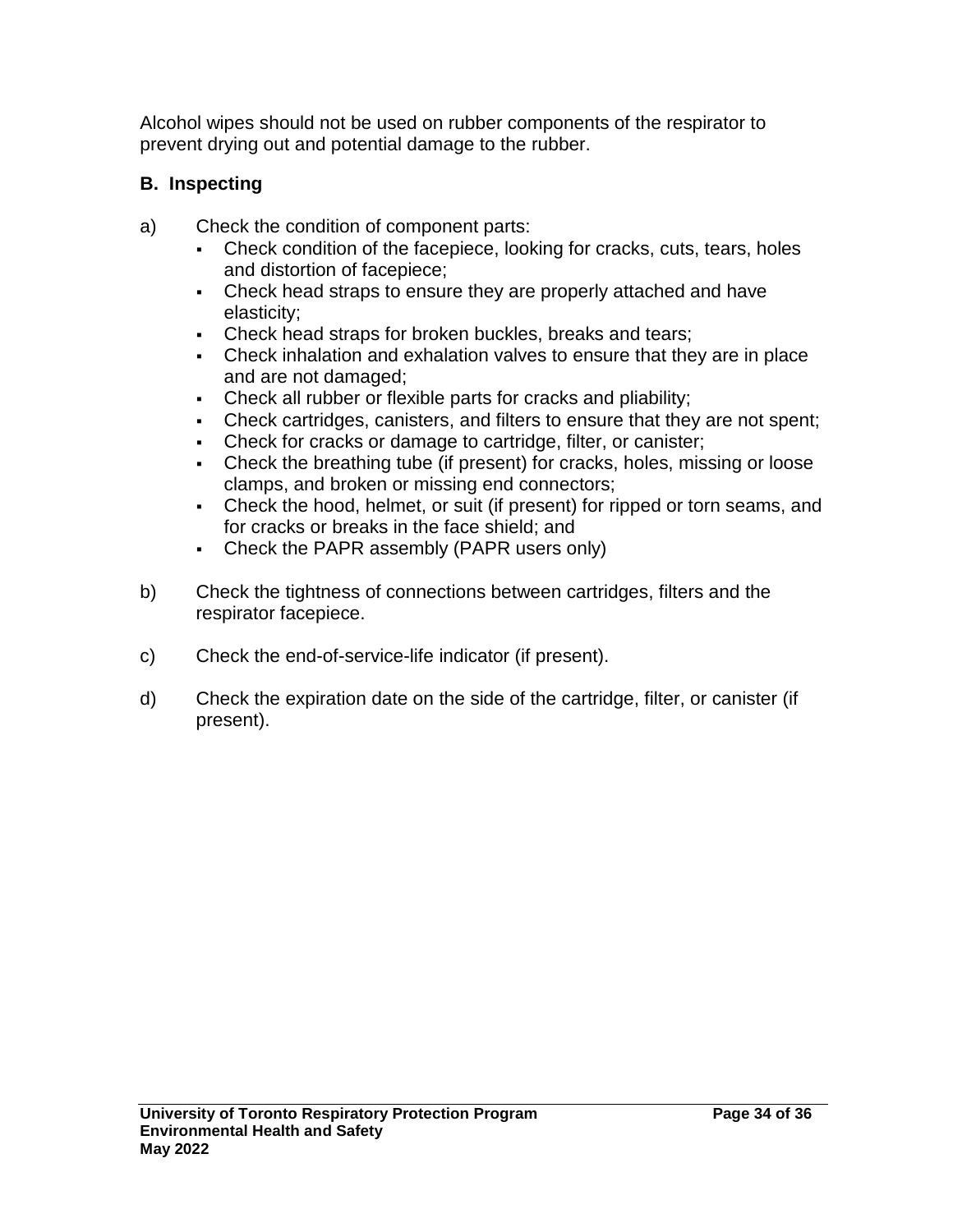#### <span id="page-34-0"></span>**APPENDIX E: Respirator User Screening Form**



ENVIRONMENTAL HEALTH & SAFETY

#### **RESPIRATOR USER SCREENING FORM**

| PART 1:<br><b>RESPIRATOR USER INFORMATION</b>                                                  |                                                                                                                                      |  |  |  |  |  |  |  |
|------------------------------------------------------------------------------------------------|--------------------------------------------------------------------------------------------------------------------------------------|--|--|--|--|--|--|--|
| <b>First Name:</b>                                                                             | <b>Last Name:</b>                                                                                                                    |  |  |  |  |  |  |  |
| <b>Personnel Number:</b>                                                                       | <b>Telephone:</b>                                                                                                                    |  |  |  |  |  |  |  |
| Department:                                                                                    | <b>Job Title:</b>                                                                                                                    |  |  |  |  |  |  |  |
| <b>Supervisor Name:</b>                                                                        |                                                                                                                                      |  |  |  |  |  |  |  |
|                                                                                                |                                                                                                                                      |  |  |  |  |  |  |  |
| <b>PART 2:</b><br><b>CONDITIONS OF USE AND SPECIAL WORK CONSIDERATIONS</b>                     |                                                                                                                                      |  |  |  |  |  |  |  |
| <b>Activities requiring respirator use:</b>                                                    |                                                                                                                                      |  |  |  |  |  |  |  |
| Frequency of respirator use: □ daily<br>$\Box$ weekly                                          | $\Box$ monthly<br>$\Box$ yearly<br>uncertain                                                                                         |  |  |  |  |  |  |  |
| <b>Exertion level during use:</b><br>$\Box$ moderate<br>$\Box$ light                           | $\Box$ heavy<br>$\Box$ other                                                                                                         |  |  |  |  |  |  |  |
| Duration of respirator use per shift: $\Box$ < % hour                                          | $\Box$ > ¼ hour<br>$\square$ > 2 hours<br>$\Box$ variable                                                                            |  |  |  |  |  |  |  |
| $\square$ < 0°C<br><b>Temperature during use:</b>                                              | $\Box$ > 0°C and < 25°C<br>$\square$ > 25°C                                                                                          |  |  |  |  |  |  |  |
| Conditions pertaining to heat or cold stress:                                                  |                                                                                                                                      |  |  |  |  |  |  |  |
| $\Box$ Not applicable                                                                          |                                                                                                                                      |  |  |  |  |  |  |  |
| $\Box$ Continuous work > 30 minutes when Humidex > 30°C (indoors or outdoors)                  |                                                                                                                                      |  |  |  |  |  |  |  |
| $\Box$ Continuous work > 30 minutes in hot indoor areas (e.g., steam plant, mechanical rooms)  |                                                                                                                                      |  |  |  |  |  |  |  |
| □ Continuous work > 30 minutes in temperatures < -15°C or wind chill < -25°C                   |                                                                                                                                      |  |  |  |  |  |  |  |
| $\Box$ reduced<br>Atmospheric pressure during use:<br><b>Uncontrolled hostile environment:</b> | $\Box$ increased<br>$\Box$ normal/ambient                                                                                            |  |  |  |  |  |  |  |
| $\Box$ not applicable                                                                          | $\Box$ emergency escape<br>$\Box$ police activity<br>$\Box$ IDLH                                                                     |  |  |  |  |  |  |  |
| $\Box$ confined spaces<br>$\Box$ oxygen deficiency                                             | $\Box$ hazardous materials (emergency)                                                                                               |  |  |  |  |  |  |  |
| $\Box$ other (please specify):                                                                 |                                                                                                                                      |  |  |  |  |  |  |  |
| Other personal protective equipment (PPE):<br>$\Box$ Not applicable                            |                                                                                                                                      |  |  |  |  |  |  |  |
| $\Box$ Additional types of PPE equipment will be worn during respiratory use:                  |                                                                                                                                      |  |  |  |  |  |  |  |
| Please specify:                                                                                |                                                                                                                                      |  |  |  |  |  |  |  |
| □ Tools/equipment will be carried during respirator use:                                       |                                                                                                                                      |  |  |  |  |  |  |  |
| Maximum weight of tools/equipment:                                                             |                                                                                                                                      |  |  |  |  |  |  |  |
| Average weight of tools/equipment:                                                             |                                                                                                                                      |  |  |  |  |  |  |  |
|                                                                                                |                                                                                                                                      |  |  |  |  |  |  |  |
| <b>PART 3:</b><br>TYPES OF RESPIRATORS TO BE USED (check all that apply)                       |                                                                                                                                      |  |  |  |  |  |  |  |
| air-purifying respirator (APR):                                                                |                                                                                                                                      |  |  |  |  |  |  |  |
| $\Box$ disposable APR (e.g., N95)                                                              |                                                                                                                                      |  |  |  |  |  |  |  |
| □ non-powered half-face elastomeric respirator                                                 |                                                                                                                                      |  |  |  |  |  |  |  |
| □ non-powered full-face elastomeric respirator                                                 |                                                                                                                                      |  |  |  |  |  |  |  |
| □ powered air-purifying respirator (PAPR)                                                      |                                                                                                                                      |  |  |  |  |  |  |  |
| □ supplied-air respirator (SAR)                                                                |                                                                                                                                      |  |  |  |  |  |  |  |
| $\Box$ self-contained breathing apparatus (SCBA)                                               |                                                                                                                                      |  |  |  |  |  |  |  |
| $\Box$ other (please specify):                                                                 |                                                                                                                                      |  |  |  |  |  |  |  |
|                                                                                                | Please note: FHS conducts fit-testing with a limited number of respirator options. If a Department uses a specific make and model of |  |  |  |  |  |  |  |

Please note: EHS conducts fit-testing with a limited number of respirator options. If a Department uses a specific make and model o<br>respirator, the user is responsible for bringing a respirator to the fit-testing session.

| <b>Supervisor Signature:</b> |                                                   | Date: |             |
|------------------------------|---------------------------------------------------|-------|-------------|
| Form updated 2021-07-12      | Once signed, all fields on page 1 will be locked. |       | Page 1 of 2 |